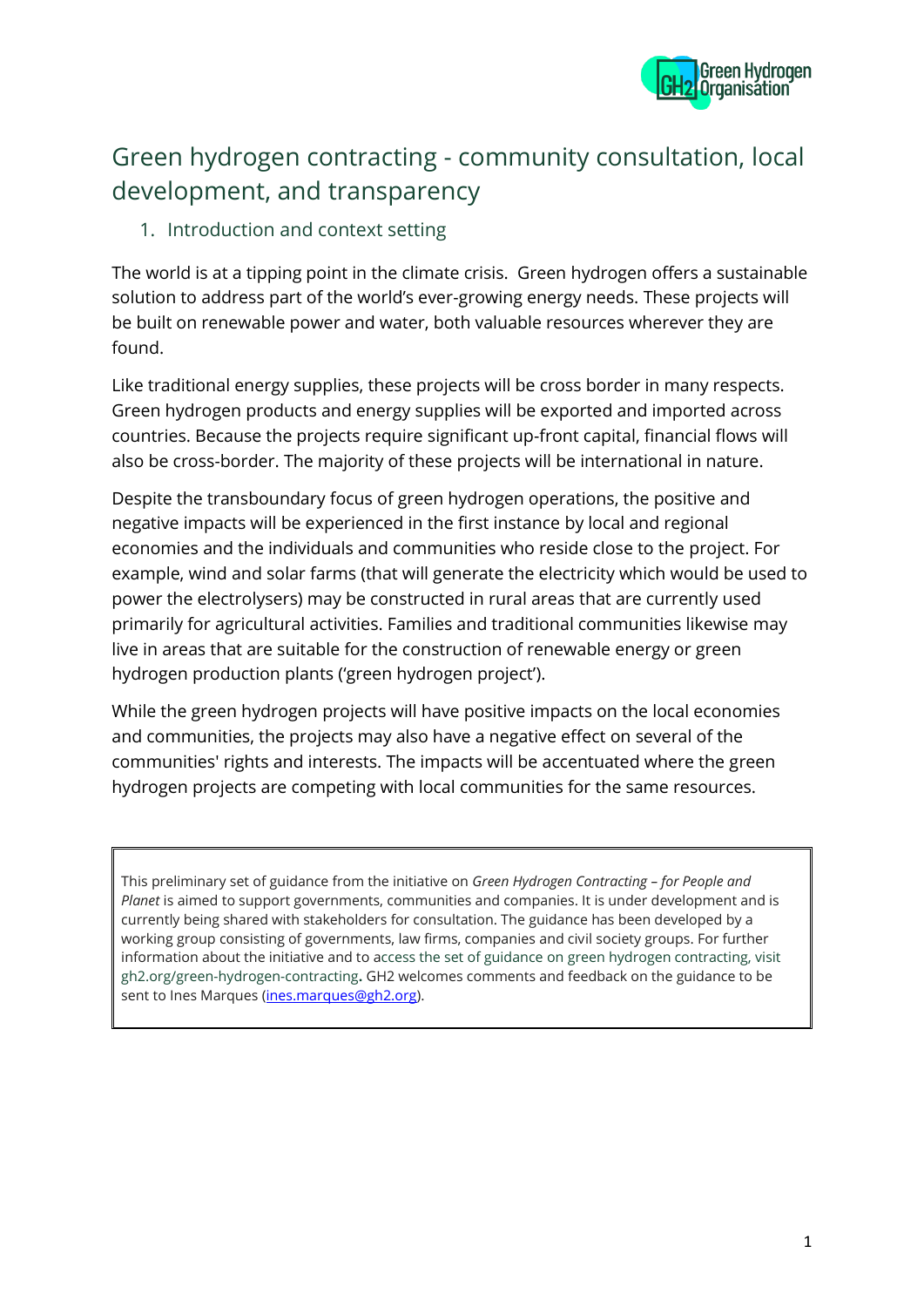

Competition and potential limitations on the community members' rights and interests however do not need to present insurmountable issues for green hydrogen projects. If the process is carefully and effectively managed and the communities are afforded a voice from the start of the project potential existential issues may be addressed before they materialize. Moreover, **any efforts to engage and partner with the local communities may assist the green hydrogen project to identify local opportunities and result in the project acquiring a social licence to operate**. A social licence to operate is a critical component of any successful venture and will ensure that the green hydrogen projects have the necessary stakeholder support to thrive.

It is also important to bear in mind that green hydrogen projects may have multiple spheres of influence. In addition to the positive and negative impacts on local communities and economies, the projects may also affect the relevant region, district, province or state, and even the entire country. Particularly in developing countries, citizens who live hundreds of miles away from projects may hear of vast sums of money being invested and jobs being created. They may also wish to benefit from the renewable energy or the different streams of income created from these projects. In the country where the project is located, as well as the countries and communities benefitting from the project abroad, it is highly likely that expectations and hopes for green goods and energy, money, and jobs will be high.

The purpose of this brief is to provide an introduction to some of the best practice mechanisms which green hydrogen projects should pursue in their engagements with interested and affected stakeholders. It comprises four parts.

First, it considers the different components of the legal framework which may vest rights and impose obligations on green hydrogen project developer and operators.

Secondly, it considers relevant practices and specific international trends. This includes the need to have a social licence to operate, meaningful stakeholder engagement and what such a process entails, as well transparency, reporting and disclosure requirements.

Third, the brief identifies important sources of best practice and identifies select objectives and guiding principles for decision-makers.

Finally, the annex to this note provides examples of model clauses which green hydrogen project developers and operators may wish to consider and incorporate into specific agreements during the different stages of contract negotiations.

# **Part one: International Good Practices in Respect of Community Consultation, Local Development, and Transparency**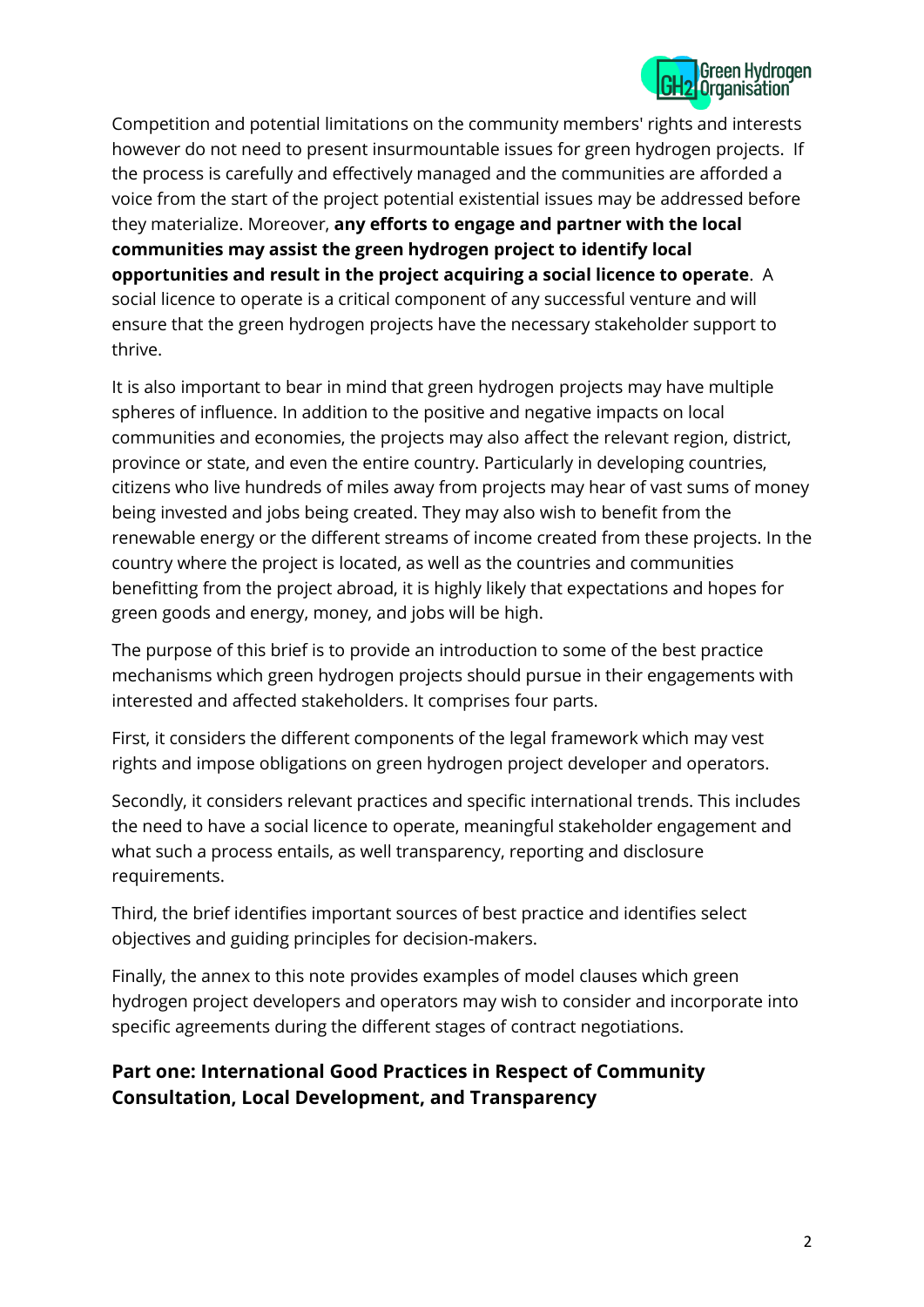

## 1. Legal framework

The legal framework that will regulate the production of green hydrogen comprises different sources of law.

Typically, the generation of renewable energy and production of hydrogen will be subject to specific laws, acts, decrees and or regulations, primarily in the country that the project is located ('statutory legal framework'). These may be further supplemented by permits, licences, approval, directives, and guidelines. In some instances, the operators will also conclude a principal agreement with the host state. The agreement itself may have different names, such as an Implementation Agreement or Host Government Agreement. What matters is its contents, however, not its name.

In addition to the statutory legal framework, green hydrogen projects will be further regulated by the terms agreed under several different commercial agreements. Only few of these agreements will be directly with the host government or host state.<sup>1</sup>

The majority of the commercial agreements will however be between private entities. It goes without saying that a plethora of different agreements will be concluded during the life of the project. These will range from those under which the land is purchased or leased, to the construction of the green hydrogen project, the project finance agreements, power purchase agreements, and finally the offtake agreements under which the green hydrogen is sold to end users and consumers.

Owing to the different domestic legal systems and frameworks across the world, the characteristics of a legal framework that will apply to a specific green hydrogen project may vary significantly from one country to the next. Again, the substantive and procedural requirements imposed under the laws, regulations, contracts, and licenses governing the rights, roles, obligations, and responsibilities of the parties to the project is what is important, not where any particular provision is found.

In light of this, a lot of what may follow as good practice or principles may be provided for in the statutory legal framework of a country, the applicable permits, licences, or approvals, the host state agreements (where applicable), or the terms of the commercial agreements.

It is also important to acknowledge that the commercial production of green hydrogen is still in its formative stage. It would therefore be surprising to see laws of a country specifically addressing every aspect of a green hydrogen project's life cycle at this early stage. Several of the rights and obligations and roles and responsibilities of a project developer and the host state will therefore likely be regulated under a contract between those parties.

Finally, there is the contracting process itself. Since green hydrogen projects are still very new, it would also be surprising to see specific guidelines in a country's legal

<sup>&</sup>lt;sup>1</sup> The host state is the country in which the project is physically located.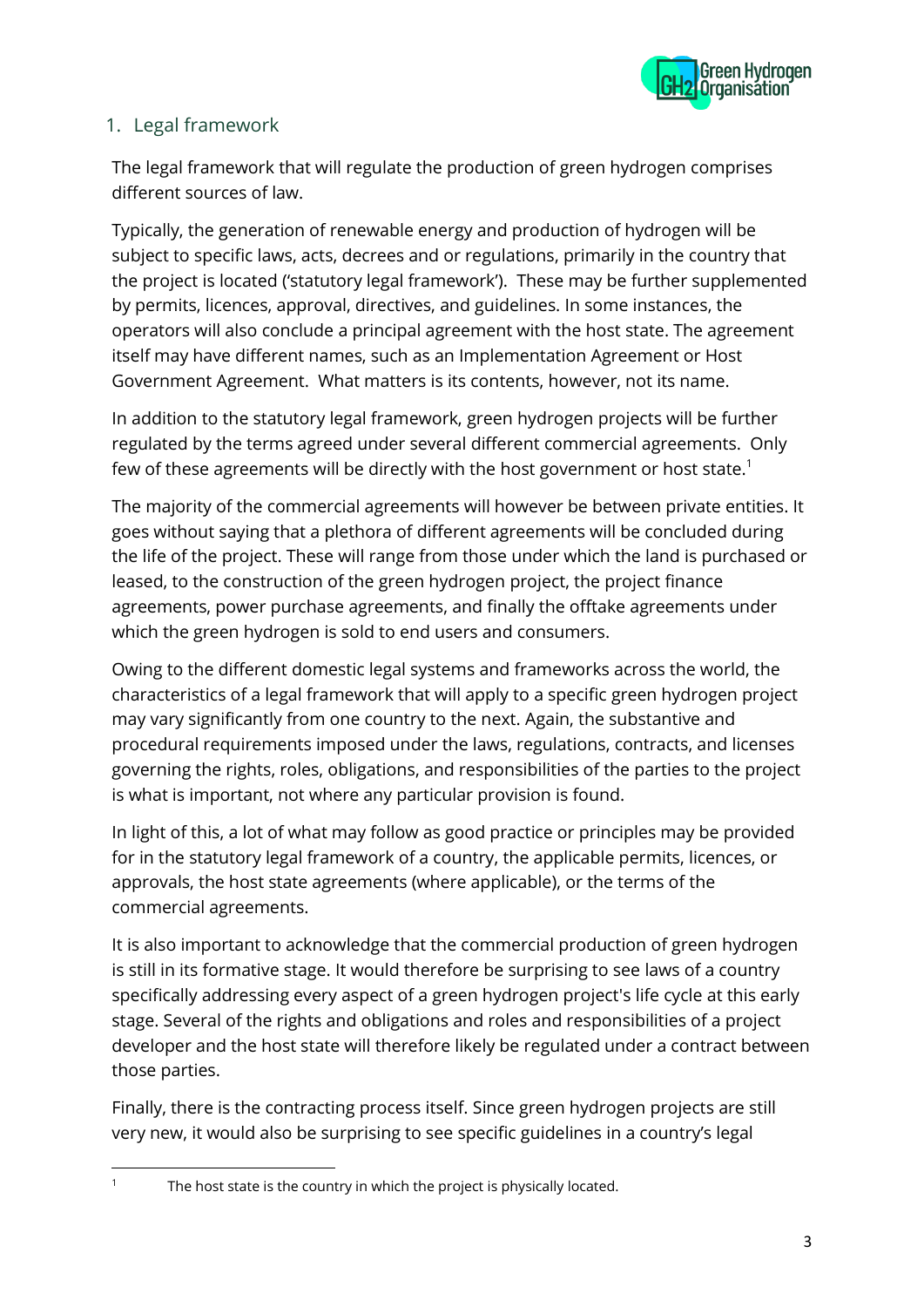

framework for granting the right to develop a green hydrogen project. Projects may be awarded through a public auction or concession process. These processes will impose further context-specific procedural and substantive requirements with which bidders (qualified, preferred, or successful) must comply. Accordingly, this brief also briefly discusses good practice for awarding green hydrogen contracts.

## 2. Relevant practices and international trends

Major cross border investment projects in diverse areas from oil, gas, and mining and large-scale agriculture to renewable energy have seen a huge proliferation of good practice in the areas of consultation, community, local development and transparency. The next section will provide specific international standards and guidelines from various international institutions, think tanks, NGOs, industry associations, among others. This section will highlight important principles and lessons learned from good practice in other sectors and from emerging experience in green hydrogen.

## **a) Community Consultation**

# *A social licence to operate<sup>2</sup>*

Engaging early and often with communities will enable the green hydrogen project to establish and maintain a "Social License to Operate". A social license to operate is a term that usually means that the community impacted by a project supports it and is not actively undermining it. There are numerous examples of communities purposefully sabotaging projects that did not engage with the community on key project development issues that impacted the community. Engaging meaningfully with communities early and often has tended to result in communities that are more supportive of projects and not using tactics like breaking down railroads for supplies or holding management hostage to be heard. These are real events that have occurred in large-scale projects in the oil, gas and mining sectors.

A social licence to operate is a necessary condition to successfully operate any green hydrogen production plant.

To maintain the community's support, the project developers must consult the community throughout the life of the project. The consultation must be conducted in a meaningful manner (considered below). It is critical that the persons responsible for the project begin by going to impacted communities early and do so often.

# *Meaningful stakeholder engagement<sup>3</sup>*

According to the OECD, meaningful engagement occurs when the project developers and the stakeholders continually engage in a process of two-way dialogue. The

<sup>2</sup> <https://socialicense.com/definition.html>

<sup>3</sup> [https://www.oecd-ilibrary.org/oecd-due-diligence-guidance-for-meaningful-stakeholder-engagement-in-the](https://www.oecd-ilibrary.org/oecd-due-diligence-guidance-for-meaningful-stakeholder-engagement-in-the-extractive-sector_5jm3q2mtkxr2.pdf?itemId=%2Fcontent%2Fpublication%2F9789264252462-en&mimeType=pdf)[extractive-sector\\_5jm3q2mtkxr2.pdf?itemId=%2Fcontent%2Fpublication%2F9789264252462](https://www.oecd-ilibrary.org/oecd-due-diligence-guidance-for-meaningful-stakeholder-engagement-in-the-extractive-sector_5jm3q2mtkxr2.pdf?itemId=%2Fcontent%2Fpublication%2F9789264252462-en&mimeType=pdf) [en&mimeType=pdf](https://www.oecd-ilibrary.org/oecd-due-diligence-guidance-for-meaningful-stakeholder-engagement-in-the-extractive-sector_5jm3q2mtkxr2.pdf?itemId=%2Fcontent%2Fpublication%2F9789264252462-en&mimeType=pdf)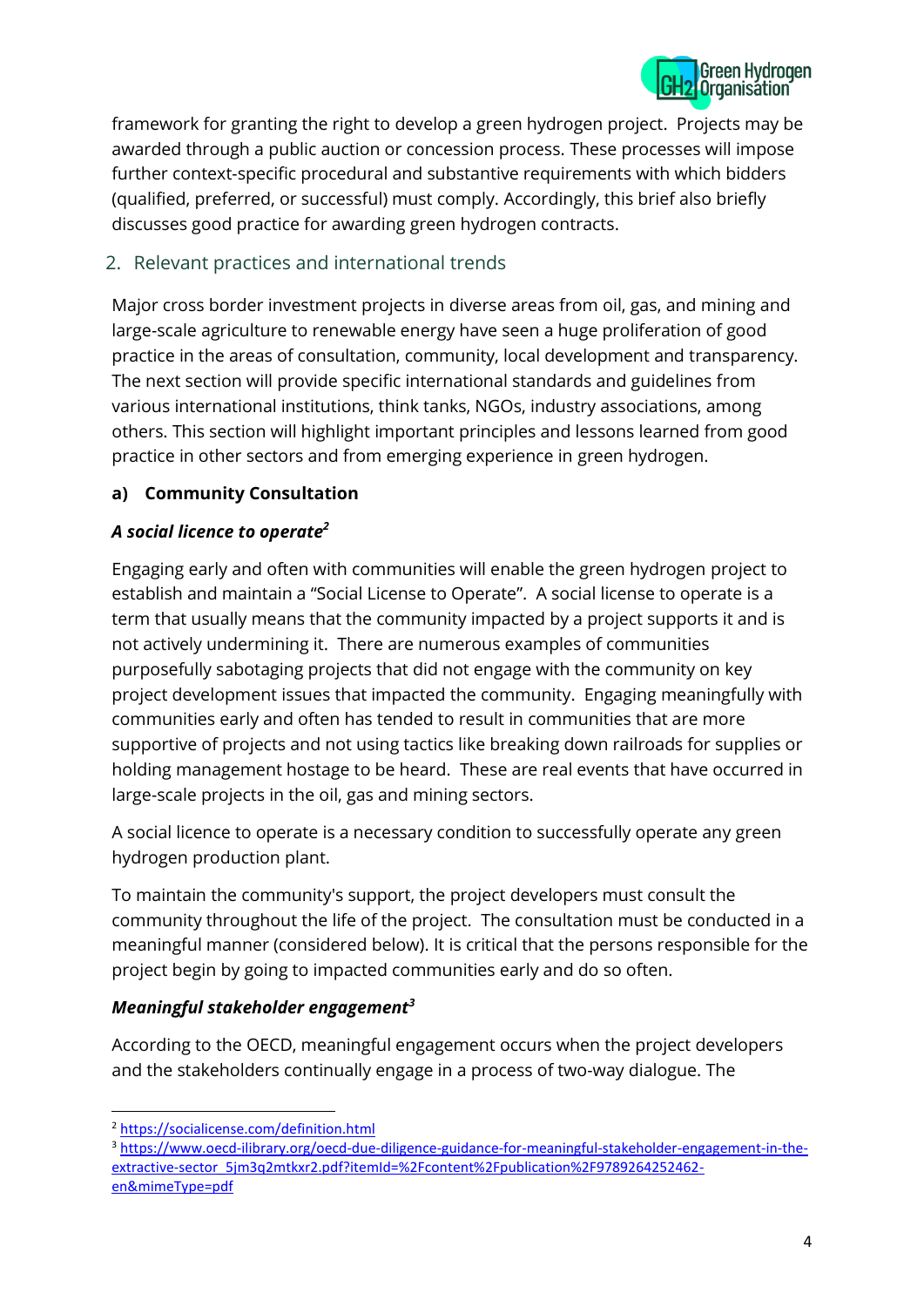

engagement process must in addition be conducted in good faith and the project developers must be responsive to the stakeholders' views.

"Two-way" in this context means that the participants are able to express their views freely and without fear of reprisals. This must include an opportunity to share their perspectives. The different participants must also listen to alternative viewpoints with the ultimate objective being to reach mutual understanding.

Successful engagement processes allow for some sharing of decision-making powers. This means the process should move from away a scenario where the project developers and green hydrogen projects are the primary decision-makers to a more mutual process of decision-making between the interested and affected parties. By following a shared decision-making process stakeholders are actively involved in driving engagement activities themselves. The voice which such a process affords a community promotes community buy-in and strengthens the green hydrogen project's social licence.

The negotiations must also be conducted in "good faith". The various stakeholders' reason(s) for participating will have a determinative impact on the success of any consultation process. To ensure that the process is meaningful, the parties should engage with a genuine intention to understand how stakeholder interests are affected by the green hydrogen project. On the one hand, community representatives must faithfully represent their interests, intentions, and concerns. The project developers and subsequently the green hydrogen project must, in turn, acknowledge that the operations may give rise to adverse impacts and agree to address or mitigate those impacts.

Finally, responsive engagement means that the stakeholders deliver on the undertakings which were discussed and agreed during the consultation process. The actions could take various forms, including implementation of specific commitments agreed to by the parties, addressing certain issues, or providing remedies and relief where necessary.

Most importantly, engagement is not a once off endeavour. The stakeholder engagement processes must continue for the entire life-cycle of the project: from the date on which the project developers decide to pursue the project until the after the project is decommissioned and the environment is satisfactorily remediated and rehabilitated.

Green hydrogen projects follow best practice when communities are consulted from the outset and feel heard, understood, and valued throughout the project. The inherent dignity and importance of impacted communities should be a guiding principle of project development.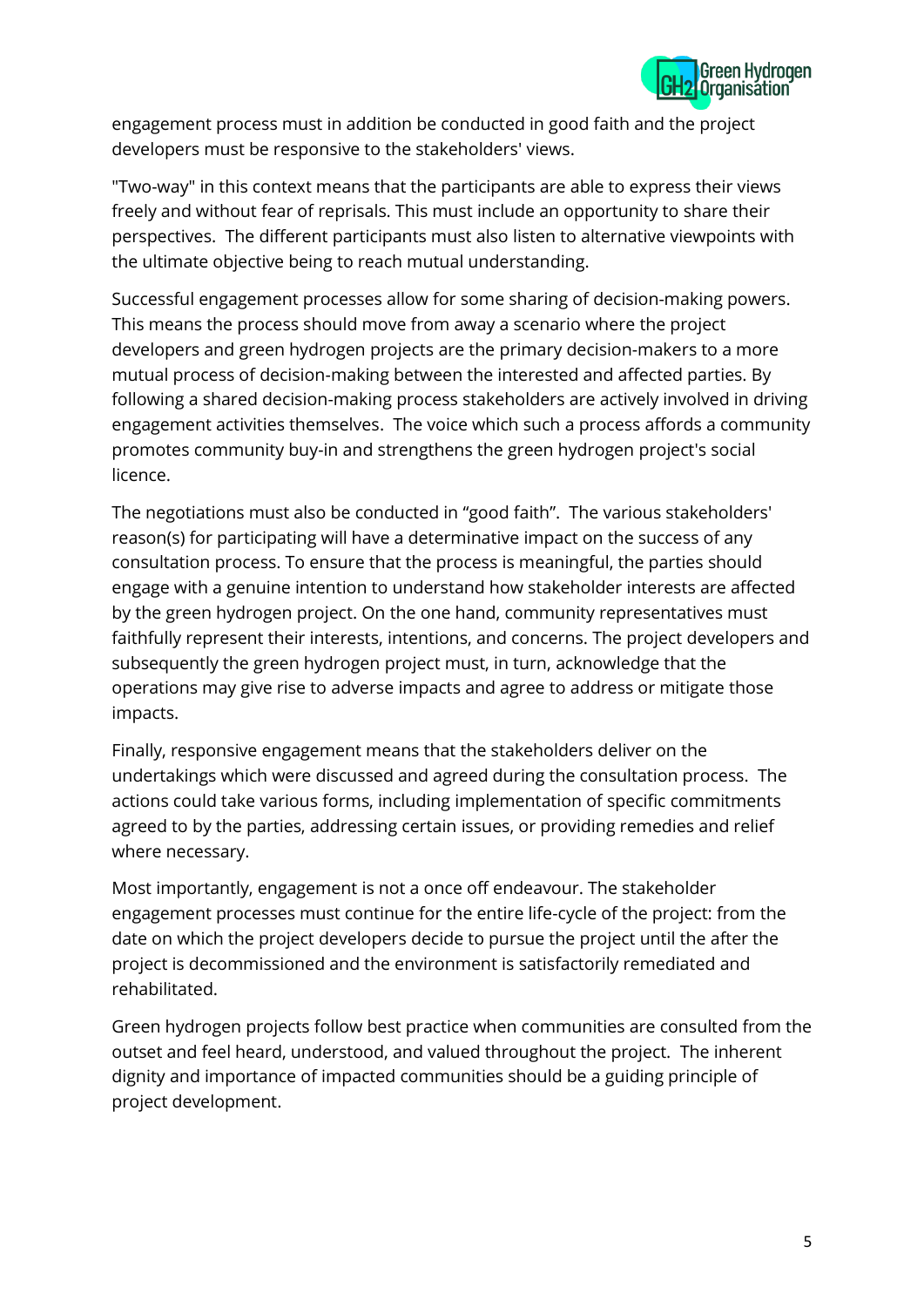

## *[Different](https://pubdocs.worldbank.org/en/837721522762050108/Environmental-and-Social-Framework.pdf#page=29&zoom=80) forms of [stakeholder](https://www.oecd-ilibrary.org/governance/oecd-due-diligence-guidance-for-meaningful-stakeholder-engagement-in-the-extractive-sector_9789264252462-en) engagement<sup>4</sup>*

#### i. Frequency, nature and extent of engagement

The required frequency, nature, and extent of the stakeholder engagement processes are subject to several factors. Important factors which will affect the stakeholder engagement processes include the requirements imposed under the statutory framework, the location of the project, the distance from the closest communities, as well as the potential and confirmed impacts on the biological and physical environment, the communities' health and wellbeing, landowners' and land users' rights, and the local economy.

It goes without saying that communities will play an important role during the initial environmental and social impact assessment processes. It is therefore critical that the first phase of any green hydrogen project includes an extensive meaningful process of public consultation. Local communities (who are more familiar with the proposed location for the green hydrogen project) would be able to identify any adverse impacts and potential risks which the project developers could not foresee. This includes any impacts on the communities cultural or religious rights, or sites of archeological importance.<sup>5</sup>

In addition to any statutory requirements, the findings of the impact assessment process (including specific risks and impacts) should then be used to determine how often the communities ought to be consulted. As a rule of thumb, the frequency, nature, and extent of the stakeholder engagement processes must be directly equivalent to the nature and extent of the impacts (positive and negative) which the green hydrogen project may have on the local communities.

#### ii. Purpose of the engagement process

As mentioned under the previous headings, the engagement process serves several purposes. First, it gives the community an opportunity to voice their opinions. Second, it creates a forum where different stakeholders may be consulted and they could reach a mutual understanding on certain matters. Third, it enables the project developers to gather information from individuals who have firsthand knowledge and experience of the proposed area for the project. Fourth, and most important, it is a means of establishing and maintaining a social licence to operate.

In certain cases, green hydrogen projects will be required to obtain the community members' consent before the project may proceed. The principle, known as "[Free Prior](https://www.ohchr.org/Documents/Issues/IPeoples/FreePriorandInformedConsent.pdf)  [and Informed Consent](https://www.ohchr.org/Documents/Issues/IPeoples/FreePriorandInformedConsent.pdf)" or "FPIC". This principle states that the communities within the impact zone of a project should give their informed consent without pressure or

<sup>4</sup> [https://www.oecd-ilibrary.org/governance/oecd-due-diligence-guidance-for-meaningful-stakeholder](https://www.oecd-ilibrary.org/governance/oecd-due-diligence-guidance-for-meaningful-stakeholder-engagement-in-the-extractive-sector_9789264252462-en)[engagement-in-the-extractive-sector\\_9789264252462-en](https://www.oecd-ilibrary.org/governance/oecd-due-diligence-guidance-for-meaningful-stakeholder-engagement-in-the-extractive-sector_9789264252462-en)

The consequence for failing to consider community rights may be severe. See for example Shell prevented from [proceeding with seismic survey offshore of South Africa's Eastern Cape Province](https://hsfnotes.com/africa/2022/01/10/shell-prevented-from-proceeding-with-seismic-survey-offshore-of-south-africas-eastern-cape-province/)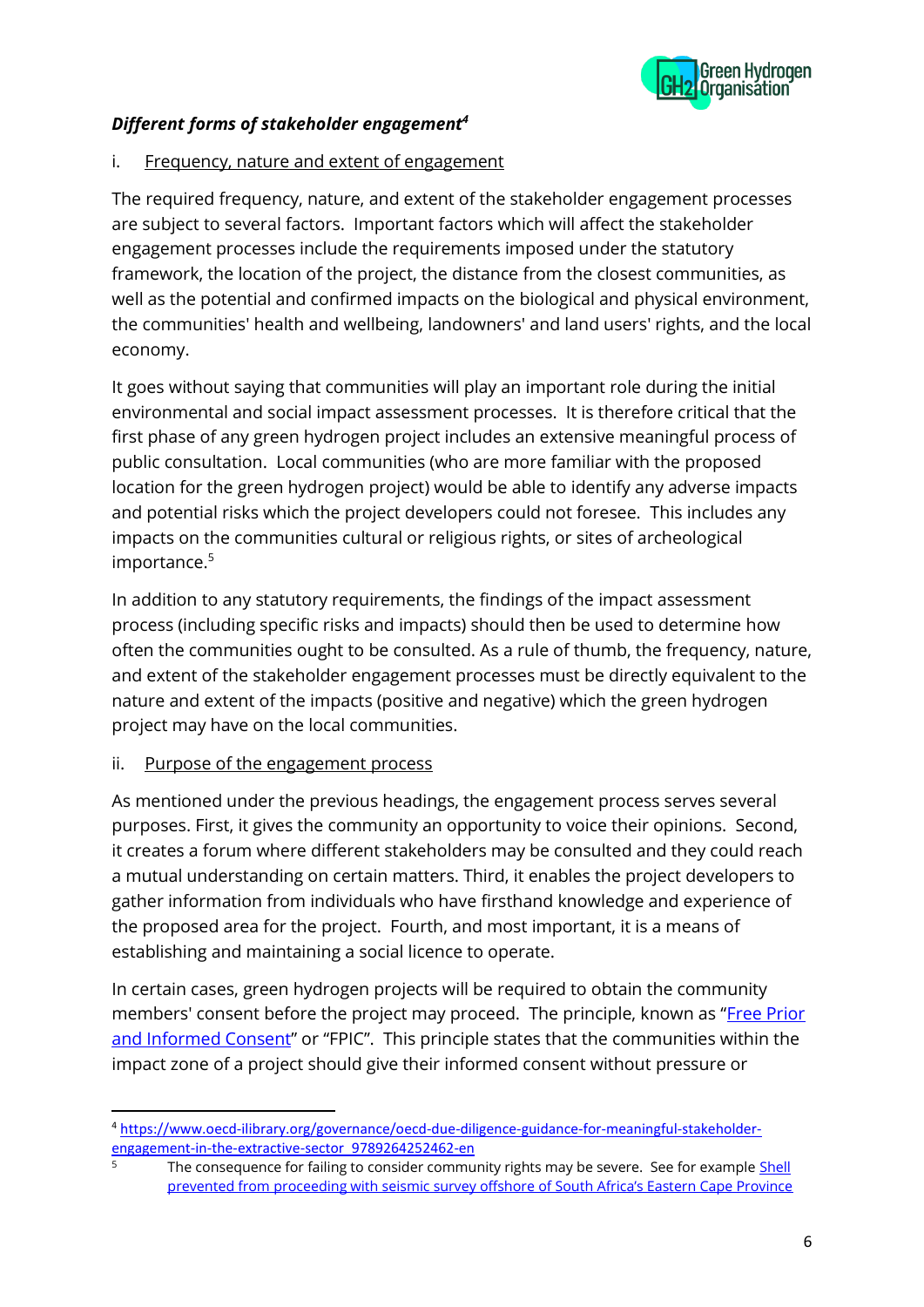

coercion before any work on the project may commence. While it started as a standard for indigenous peoples, it has been adopted by other countries for communities that may be displaced or otherwise be impacted by a major investment project. $6$ 

FPIC may not always be the appropriate standard for all projects.<sup>7</sup> While community members' rights should always be recognized, it would be contrary to the tenets of sustainable development if communities were able to invoke their right to FPIC to suspend an ongoing project where they previously provided their consent and the activities comply with the spirit as well as the letter of the legal framework. It is also important to bear in mind that after the green hydrogen projects are established the developers will have rights to security of tenure. Under these circumstances the relevant regulator would need to strike the appropriate balance between the competing rights. Again, many of these issues may be prevented and addressed if the communities and the project developers continuously and in good faith engage in a two-way process of dialogue.

The International Finance Corporation's Performance Standards ("PS") provide guidance on the resettlement of communities. Performance Standard 5 states:

*When companies seek to acquire land for their business activities, it can lead to relocation and loss of shelter or livelihoods for communities or individual households. Involuntary resettlement occurs when affected people do not have the right to refuse land acquisition and are displaced, which may result in long-term hardship and impoverishment as well as social stress. PS5 advises companies to avoid involuntary resettlement wherever possible and to minimize its impact on those displaced through mitigation measures such as fair compensation and improvements to and living conditions. Active community engagement throughout the process is essential.*

In addition, Performance Standard 7 may be relevant when indigenous peoples are impacted by an investment. It states:

*Indigenous peoples (IPs) may be particularly vulnerable to the adverse impacts associated with project development, including risk of impoverishment and loss of identity, culture, and natural resource-based livelihoods. PS7 seeks to ensure that business activities minimize negative impacts, foster respect for human rights, dignity and culture of indigenous populations, and promote development benefits in culturally appropriate ways. Informed consultation and participation with IPs throughout the* 

<sup>&</sup>lt;sup>6</sup> See for example *Principles respecting the Government of Canada's relationship with Indigenous* [peoples.](https://www.justice.gc.ca/eng/csj-sjc/principles-principes.html)

For example, the United Nation's Food and Agricultural Organisation contends that under FPIC "once [communities] have given their consent, they can withdraw it at any stage." See [https://www.fao.org/indigenous-peoples/our-pillars/fpic/en/.](https://www.fao.org/indigenous-peoples/our-pillars/fpic/en/)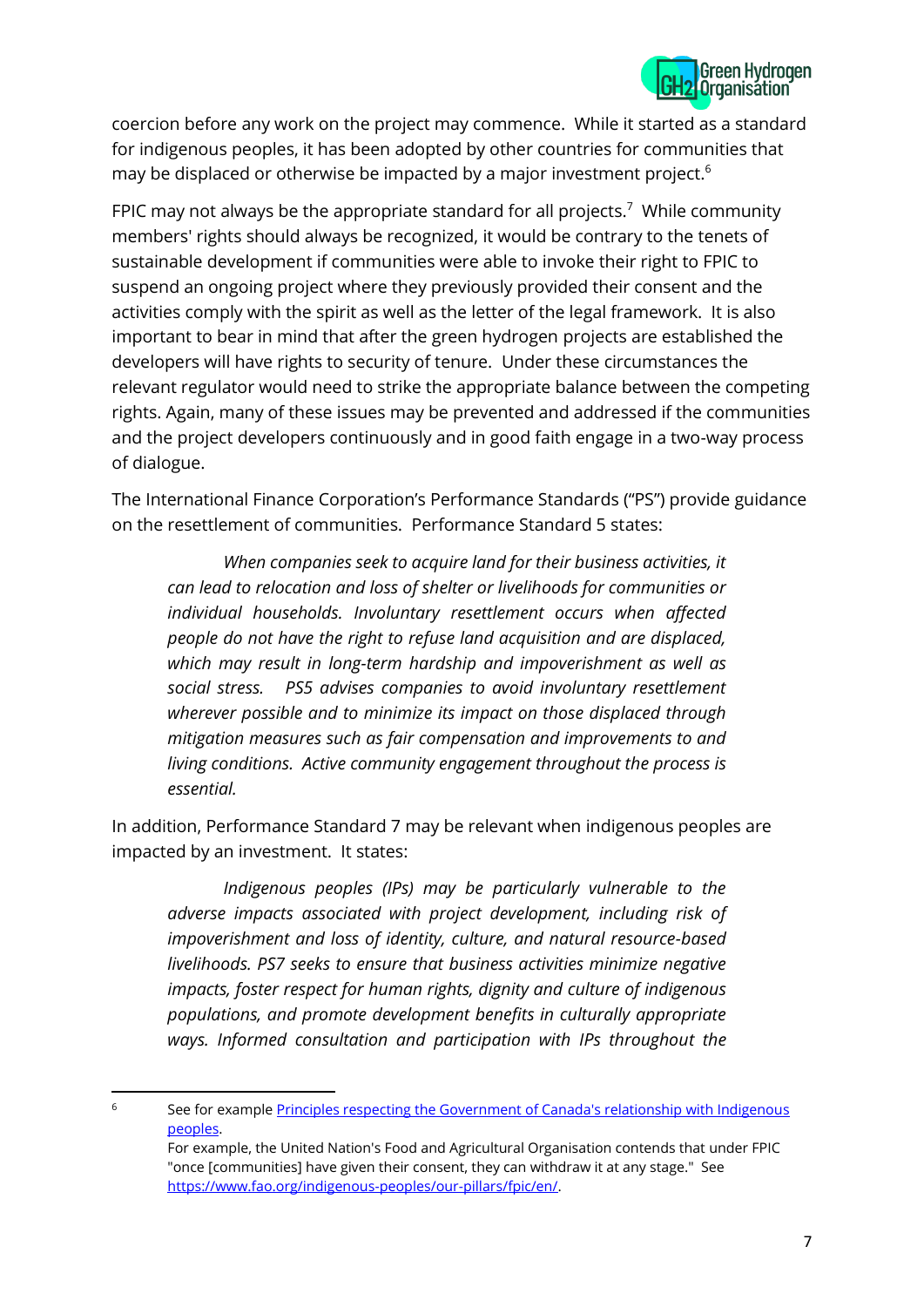

*project process is a core requirement and may include Free, Prior and Informed Consent under certain circumstances.*

The IFC provides Guidance Notes and Implementation Resources for both PS5 and PS7, including on the next topic, how to engage with communities.

#### iii. Means of engagement

There are various mechanisms and forms of media which project developers could use when they engage with communities. Under normal circumstances companies may choose to use a combination of notice and comment processes, advertisements on local radio stations on in local newspapers, briefing sessions at local town halls, social media posts, SMS or WhatsApp broadcasting messages, information pamphlets, in-person visits, newsletters, websites, blogs, or public information booths.

Not all modes of engagement will be relevant for all types and stages of operations. For example, during the project scoping phase the impacts will be limited and some future impacts not yet identified. During this phase information sharing and consultation may be sufficient.

The most propitious method will differ from one project to the next. Project developers will therefore need to be guided by the characteristics of the environment where the proposed project will be developed. For example, some areas may not have local newspapers or radio stations. In other areas, information leaflets will not work because the area is sparsely populated.

This being said, it is important that a context-appropriate approach is followed. If a proper mode of engagement is not identified and applied, stakeholders' perspectives may not be adequately integrated into project decisions. This may have an adverse impact on the project in the long term, including the green hydrogen operation losing its social licence.

Information sharing will therefore be appropriate in all stages of a project, especially where there is a need to provide information to stakeholders about the production activities and any expected impacts (positive and negative). During some phases of the project it may also be necessary to consult interested and affected parties on specific issues, to negotiate the resolution of conflict situations, and to obtain the community's consent.

The information must be disclosed in a timely manner, in an accessible place and in a form and language understandable to project-affected parties and other interested parties.

Irrespective of the methods which the project developers use, the primary objective must be to ensure that the interested and affected persons have access to sufficient information on the project and are afforded a meaningful opportunity to voice their opinions. The language in which the information is communicated is particularly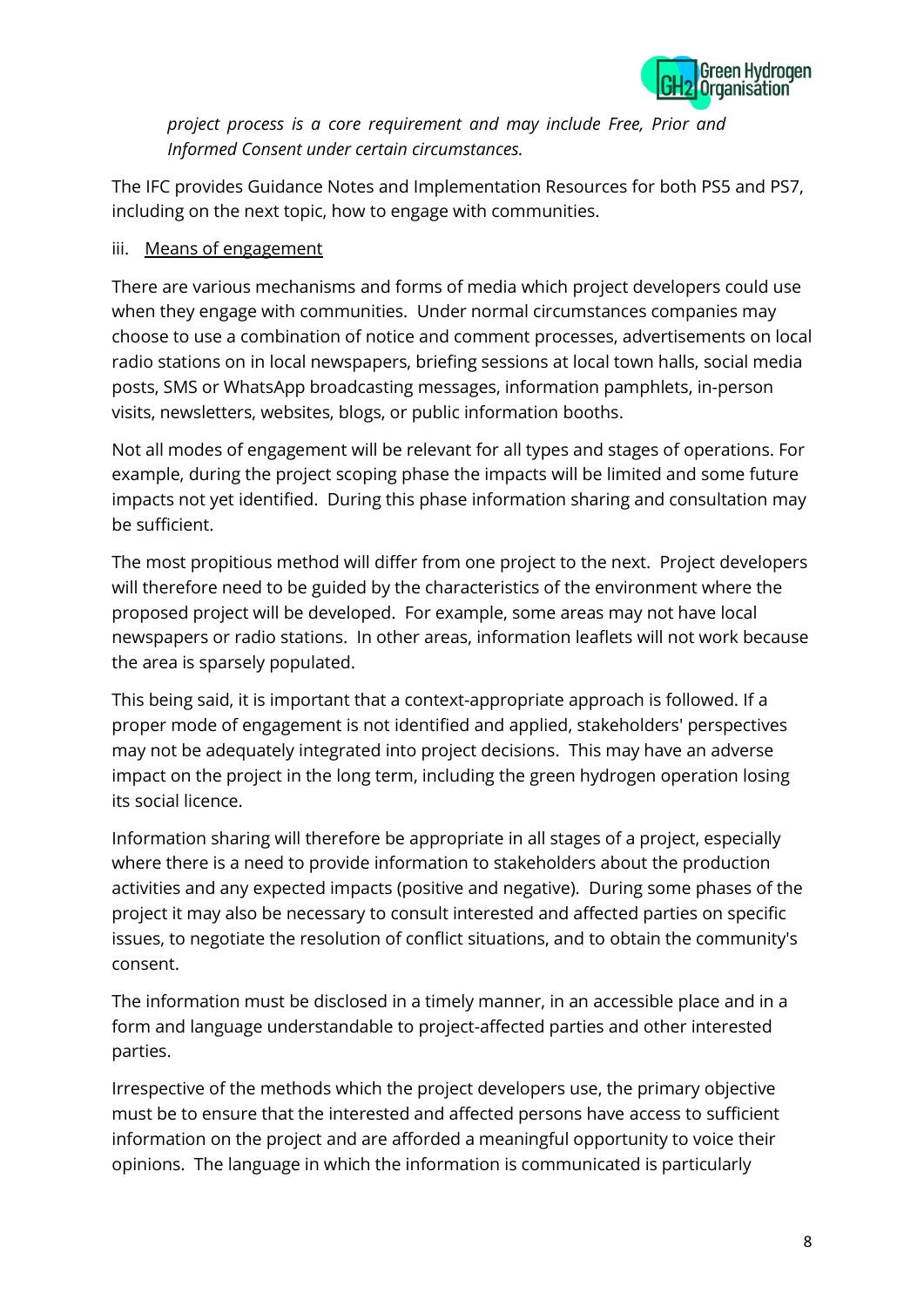

important. Because many of the green hydrogen projects will be constructed in rural areas project developers must ensure that the information is provided in the local dialect of the language that is spoken by the community members who will be affected by the project. The information must also be readily available and easily accessible. For example, project developers cannot assume that all community members have access to social media, the internet or e-mails.

The test in this regard would be whether or not the community members have access to enough information to express an informed view on the impact which the project may have on their rights and interests. This includes sufficient information about the potential risks and impacts which the project may have on different categories of stakeholders.

The engagement process however does not end after community members have voiced their opinions. Meaningful engagement requires that the learnings are incorporated into the project design as well as the green hydrogen production project's operating model. Where the project developers or operators provided certain undertakings, these must be implemented in a timely manner. Meeting commitments in a timely manner is fundamental to establishing trust. If the relationship of trust is broken the green hydrogen operation will lose its social licence to operate. This will affect the medium-to-long term viability of the project. Conversely, if the green hydrogen project delivers on its promises, this will build trust and reinforce its social licence to operate.

The project developers therefore have a duty to place the interested and affected parties in a position where they can provide meaningful input into project design and operating model throughout the different phases of the project.

## **b) [Local development](https://guidance.miningwithprinciples.com/community-development-toolkit/tool-14-community-development-agreements/)**

i. Community Development Agreements or Local Benefit Agreements.

A further (but equally important) mechanism that projects have used to strengthen their social licence to operate is by concluding agreements directly with impacted communities. These are often referred to as *Community Development Agreements* or *Local Benefit Agreements*.

Community development agreements are derived from good faith agreements and have the potential to support positive socio-economic development outcomes. In addition to the requirements imposed under the statutory legal framework, under these agreements the green hydrogen projects are able to further structure the engagement between companies and communities.

These agreements serve various functions.

First, they allow the developers and operators of green hydrogen projects and local communities to agree on the rights, roles, and responsibilities of the different stakeholders (including the community members and their representatives). This can be mutually beneficial to a project and the community, as the community then has firm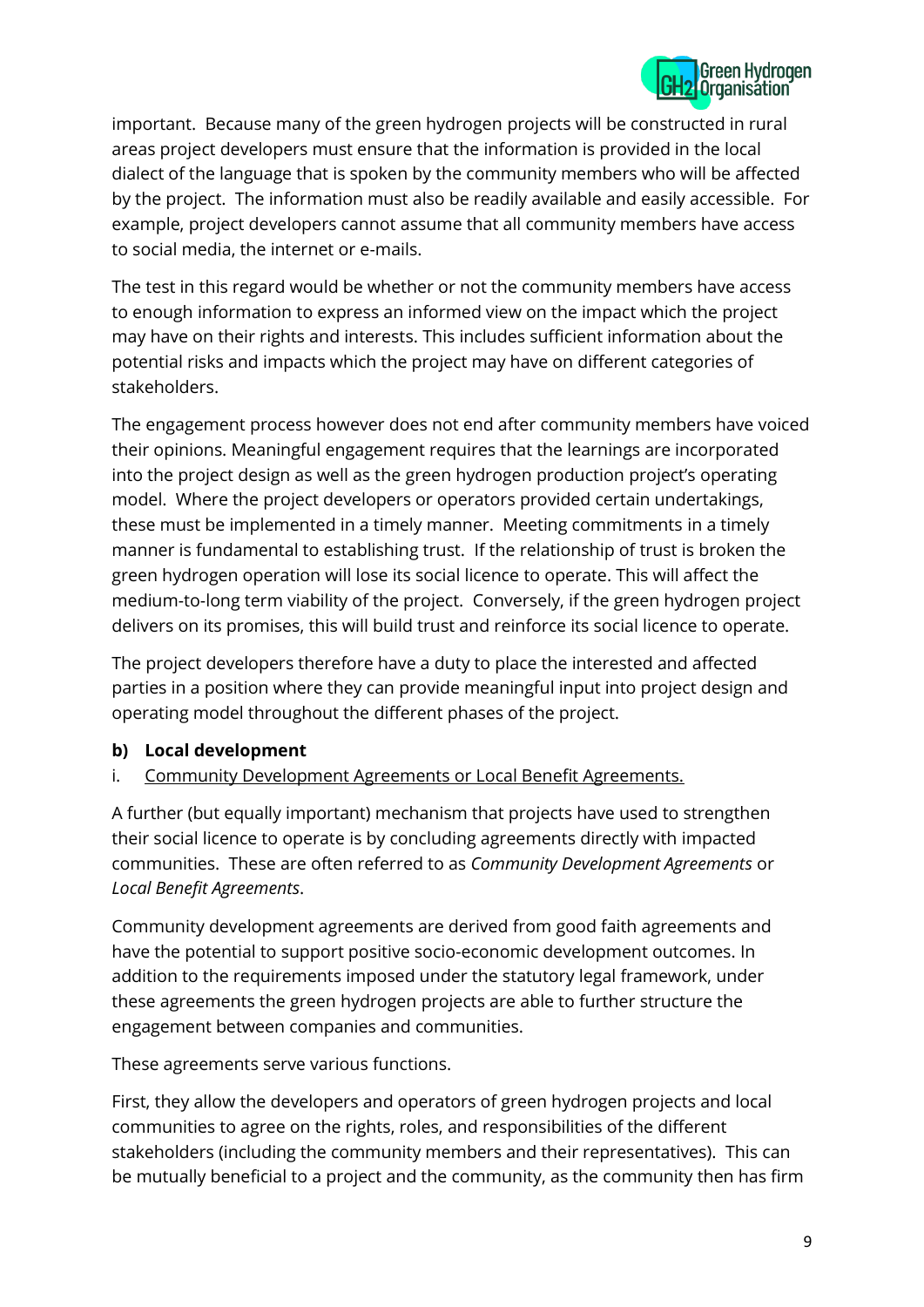

commitments about how the project will be operated, how the positive impacts will be enhanced and negative impacts addressed or mitigated, and disputes will be resolved.

Second, they create the framework within which benefits that result from the green hydrogen projects may be shared. The benefit could be monetary or non-monetary as agreed between the developers of the green hydrogen projects and the relevant stakeholders through consultation or negotiation processes. Important examples include:

- the creation of local jobs within safe working environments (this could be further set out under a local employment plan);
- commitments to local procurement (this could be further set out under a local content plan);
- the diversification of income-generating opportunities;
- capacity development and training of local community members;
- technology transfer;
- improvements in local infrastructure or the construction of education and healthcare facilities;
- better access to credit and markets, particularly for small and medium-sized businesses;
- payments for environmental services;
- allocation of revenue such as dividends;
- shareholding options; or
- the creation of trust funds.

Thirdly, the agreements could establish agreed mechanisms which the companies and local community members could use to resolve any tension or disputes between the project and the local community members [\(grievance mechanisms](https://www.iucn.org/sites/dev/files/content/documents/iucn_project_complaints_management_system_december_2013.pdf)). It is also important that the project developers and operators respond to unforeseen adverse impacts in a manner that is effective and efficient. By establishing a grievance mechanism, a process is established to give people fearing or actually suffering adverse impacts the opportunity to be heard and assisted. Through the mechanism community members can report real and potential impacts. This can allow for an early remedy to be implemented for impacted stakeholders which may then prevent significant adverse events from materializing in due course. The context-specific remedy may include an apology, restitution, rehabilitation, financial or non-financial compensation, satisfaction and guarantees of non-repetition, modification in procedure, structure or communication.

These community grievance mechanisms may promote a mutual understanding of the community's interests and concerns and defuse tensions before they arise. The agreements also provide a structured, transparent and mutually acceptable means through which the green hydrogen projects may administer aspects such as mitigation and compensation.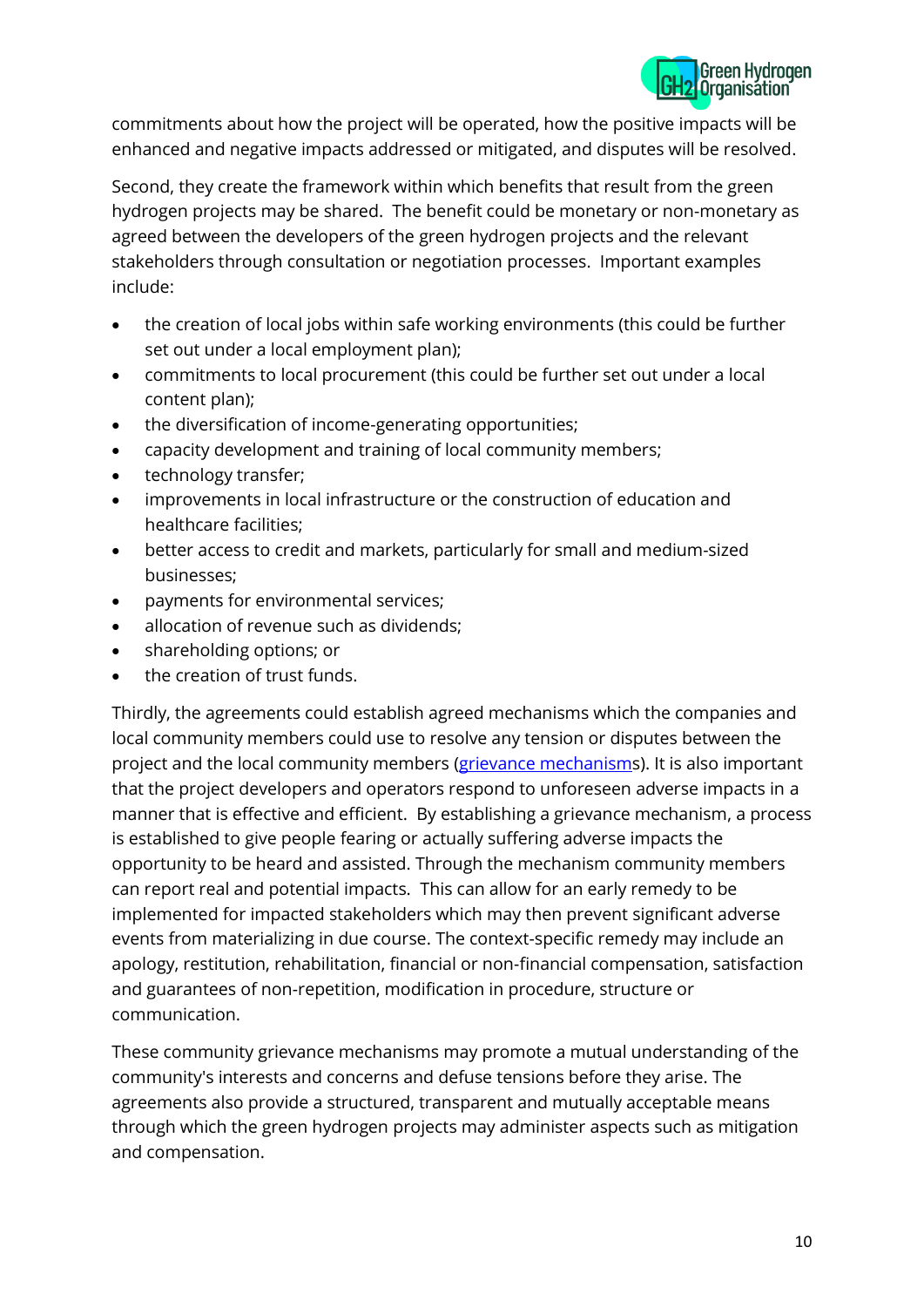

## ii. Approach

Every community will have different desires and needs for how they accommodate a project. There is no one-size-fits-all model. As with any agreement, the rights, responsibilities, benefits and acceptable dispute resolution mechanism must be negotiated and agreed among the parties. This is why engagement early and often is necessary: different communities have different needs and expectations. Local development is exactly that: extremely local. What one impacted community needs (e.g. access to electricity at a reasonable cost) may not be what another needs (e.g. jobs).

Defining an "impacted community" and who speaks for that community is by no means an easy task in every situation. Indeed, it will often be very challenging. Green hydrogen project developers and operators would need to be guided by the requirements imposed under the statutory legal framework (if any) $8$  and the findings of the environmental and social impact assessment process. Ultimately, it is better to address these challenges at the outset of the project rather than once disputes arises (which they inevitably will). The local and national governments may also be required to assist the green hydrogen project developer during the initial stages to ensure that the community leaders are identified and consulted.

## iii. Spheres of influence

Owing to the size and economic impact of most green hydrogen projects, citizens beyond those directly impacted may be affected by or interested in the project. This is a common phenomenon in the extractive industries.

The media, civil society organisations, academic institutions, and local and regional think tanks, and non-profit organization ('third-party stakeholders') will monitor a project for its impact on local communities and the larger nation-state. They will often monitor whether companies are adhering to best practice in human rights, environmental, social and governance standards, among others.

These third-party stakeholders will scrutinize the deal to determine if it is fair and whether the contract was concluded in a transparent way. People will want to know how the host government is benefiting from the project, as land and water resources that could be used in other ways will be involved.

Citizen organisations often want to know what local employment, local content (i.e. local goods and services being used by the project), and what revenues the host state is receiving from the project and how the host government is spending them. These will be issues that go well beyond directly impacted communities.

 $8$  Some countries may have robust community consultation processes embedded in law that apply to any major investment project or the grant of any major land area. Others will not and this will have to be developed, usually in partnership with the host government.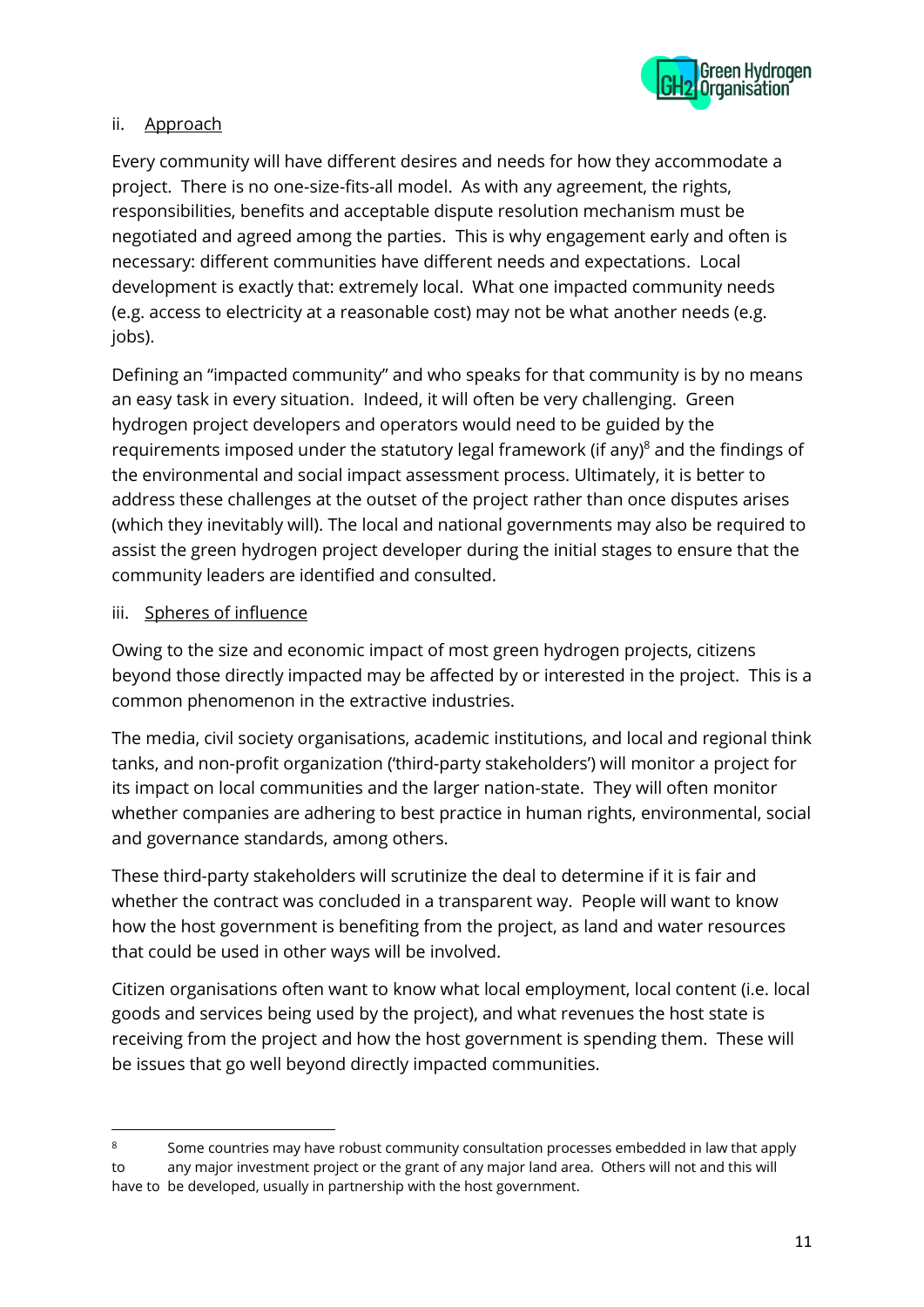

To address these issues before they cause any concerns for the green hydrogen projects, the project developers and operators must develop and implement a best-inclass transparency regime, frequently reporting on the performance of the project, and disclose material information to the public. What such a regime entails is discussed under the next heading.

## **c) Transparency<sup>9</sup>**

For practical reasons it is not possible constantly to engage with all locally affected parties or third-party stakeholders. It is however important that interested and affected parties remain apprised of material matters regarding the green hydrogen project.

A lack of information may create distrust, which would affect the project's social licence. In the alternative, if the project is operated in a transparent and accountable manner this will strengthen the relationship between the project-affected community members and the green hydrogen project.

In light of this, green hydrogen projects should establish a reporting and disclosure regime which ensures that timely and accurate information is disclosed on all material matters regarding their activities, structure, financial situation, performance, ownership and governance of the project. Again, the information should be made available in a form which is easily accessible to the community. Where the community members do not speak English, summaries of the material matters must be provided in the local language (and or dialect).

The green hydrogen project's disclosure policies should be tailored to the nature, size and location of the project, with due regard taken of costs, business confidentiality and other competitive concerns.

According to the **[OECD](https://mneguidelines.oecd.org/themes/disclosure.htm)** multinational enterprises (such as green hydrogen projects) should at the very least disclose information on:

- the project's objectives;
- the operation's financial and operating performance for a specific period (quarterly or annually);
- major shareholders and the ultimate owners of the project. This includes voting rights, whether the project is part of a group of companies, and control mechanisms;
- remuneration of the board and key executives;
- information about the board, its members and key executives, including diversity, the members' qualifications, how the members were selected, other enterprise directorships and whether each board member is regarded as independent by the board;
- related party transactions;

<sup>9</sup> <https://mneguidelines.oecd.org/themes/disclosure.htm>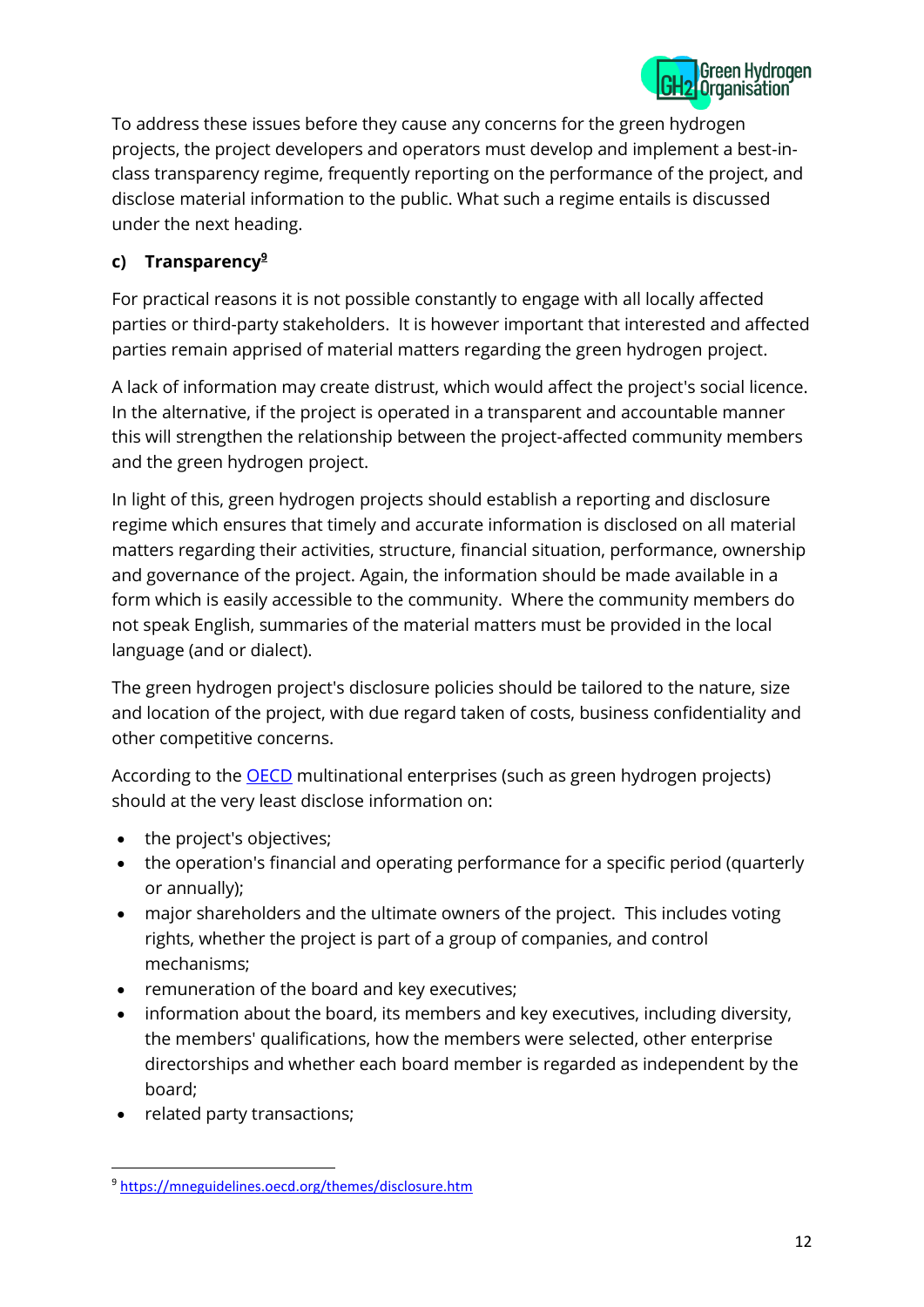

- foreseeable risk factors and the measures which the project has implemented to mitigate or address the risks and impacts;
- issues regarding workers and other stakeholders;
- governance structures and policies, in particular, the content of any ESG standards and codes to which the project subscribes, related policies and the implementation process.

It goes without saying that any green hydrogen operation must strive to meet the requirements imposed under high quality international standards for accounting. This includes financial as well as non-financial disclosure as well as environmental and social reporting. The standards or policies under which information is compiled and published should also be reported.

Finally, not only should key project information be made publicly available, but where the project was awarded pursuant to a competitive tender process, the government should disclose information on the process by which a company was selected to be the project sponsor. **10**

## 3. Guidance on best practice

As the commercial production of green hydrogen is still in its formative stage, good practice specifically tailored to green hydrogen projects is also evolving. As the sector grows, the green hydrogen sector will learn industry-specific lessons which will contribute to a subject matter specific body of best practice.

For example, current [studies](https://www.energy.gov/eere/fuelcells/safe-use-hydrogen) indicate that some of hydrogen's properties require additional engineering controls to enable its safe use. Specifically, hydrogen has a wide range of flammable concentrations in air and lower ignition energy than gasoline or natural gas, which means it can ignite more easily. Consequently, adequate ventilation and leak detection are important elements in the design of safe hydrogen systems. Because hydrogen burns with a nearly invisible flame, special flame detectors are required. Best practice safety mechanisms for green hydrogen production projects will develop over time. Among other things, the literature will identify the minimum standards with which green hydrogen projects must comply to ensure that communities and the environment are not harmed.

Pending further research and experience, green hydrogen projects should incorporate best practices from other related projects and sectors into their operating models. This includes the incredibly useful guidance developed for other investment projects that have direct relevance for green hydrogen projects.

<sup>10</sup> Among other things the government should disclose:

<sup>•</sup> what factors made this project and its developer best able to develop this project?

<sup>•</sup> what measures were taken to ensure integrity, value for money, and that there was no corruption or undue influence in the process?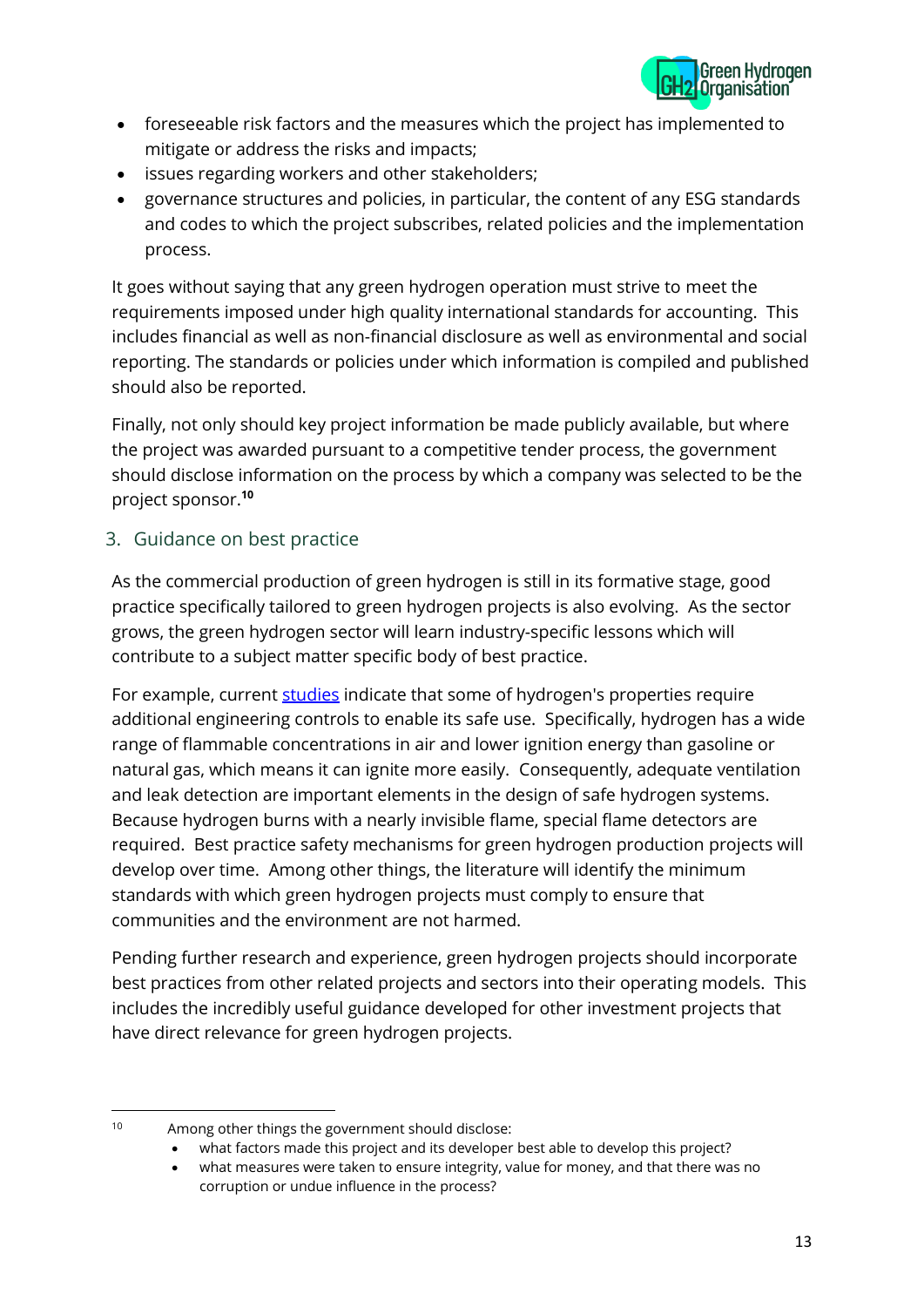

The list below identifies sources which project developers ought to consider. It is neither a complete or even comprehensive list. It is intended to illustrate the many areas of good practice that already exist, and which are highly relevant for green hydrogen projects. Some of the practice is from international institutions, while other practice comes from certain countries.

#### *Best practice in impact assessment and consultation processes*

- [World Bank Environmental and Social Framework](https://www.worldbank.org/en/projects-operations/environmental-and-social-framework)
	- o [Assessment and Management of Environmental and Social Risks and Impacts](https://pubdocs.worldbank.org/en/142691530216729197/ESF-GN1-June-2018.pdf)
	- o [Community Health and Safety](https://pubdocs.worldbank.org/en/290471530216994899/ESF-GN4-June-2018.pdf)
	- o [Land Acquisition, Restrictions on Land Use and Involuntary Resettlement](https://pubdocs.worldbank.org/en/294331530217033360/ESF-GN5-June-2018.pdf)
	- o [Indigenous Peoples/Sub-Saharan African Historically Underserved Traditional](https://pubdocs.worldbank.org/en/972151530217132480/ESF-GN7-June-2018.pdf)  [Local Communities](https://pubdocs.worldbank.org/en/972151530217132480/ESF-GN7-June-2018.pdf)
	- o [Cultural Heritage](https://pubdocs.worldbank.org/en/743151530217186766/ESF-GN8-June-2018.pdf)
	- o [Stakeholder Engagement and Information Disclosure](https://pubdocs.worldbank.org/en/476161530217390609/ESF-GN10-June-2018.pdf)
- **[OECD Guidelines for Multinational Enterprises](https://mneguidelines.oecd.org/mneguidelines/)** 
	- o [Disclosure](https://mneguidelines.oecd.org/themes/disclosure.htm)
- [OECD Due Diligence Guidance for Meaningful Stakeholder Engagement in the](https://www.oecd-ilibrary.org/governance/oecd-due-diligence-guidance-for-meaningful-stakeholder-engagement-in-the-extractive-sector_9789264252462-en)  [Extractive Sector](https://www.oecd-ilibrary.org/governance/oecd-due-diligence-guidance-for-meaningful-stakeholder-engagement-in-the-extractive-sector_9789264252462-en)
- [OECD Guiding Principles for durable extractive contracts](file:///C:/NRPortbl/Johannesburg_15/EM20234/•%09http:/www.oecd.org/dev/Guiding_Principles_for_durable_extractive_contracts.pdf)
- ICMM [Community Development Toolkit](https://guidance.miningwithprinciples.com/community-development-toolkit/tool-14-community-development-agreements/)
- [IFC Performance Standards on Environmental and Social Sustainability](https://www.ifc.org/wps/wcm/connect/Topics_Ext_Content/IFC_External_Corporate_Site/Sustainability-At-IFC/Policies-Standards/Performance-Standards)
	- o [Assessment and Management of Environmental and Social Risks and Impacts](https://www.ifc.org/wps/wcm/connect/topics_ext_content/ifc_external_corporate_site/sustainability-at-ifc/policies-standards/performance-standards/ps1)
	- o [Community Health, Safety, and Security](https://www.ifc.org/wps/wcm/connect/topics_ext_content/ifc_external_corporate_site/sustainability-at-ifc/policies-standards/performance-standards/ps4)
	- o [Land Acquisition and Involuntary Resettlement](https://www.ifc.org/wps/wcm/connect/topics_ext_content/ifc_external_corporate_site/sustainability-at-ifc/policies-standards/performance-standards/ps5)
	- o [Indigenous Peoples](https://www.ifc.org/wps/wcm/connect/topics_ext_content/ifc_external_corporate_site/sustainability-at-ifc/policies-standards/performance-standards/ps7)
	- o [Cultural Heritage](https://www.ifc.org/wps/wcm/connect/topics_ext_content/ifc_external_corporate_site/sustainability-at-ifc/policies-standards/performance-standards/ps8)
- [UN Guiding Principles on Business and Human Rights](https://www.ohchr.org/documents/publications/guidingprinciplesbusinesshr_en.pdf)
- [UN Principles for Responsible Contracts](file:///C:/Users/SH17753/AppData/Local/Microsoft/Windows/INetCache/Content.Outlook/9LUIBZO1/•%09https:/www.ohchr.org/Documents/Publications/Principles_ResponsibleContracts_HR_PUB_15_1_EN.pdf)
- [Measuring Environmental and Social Impacts](https://resourcegovernance.org/analysis-tools/publications/beyond-revenues-measuring-environmental-social-impacts)
- [Integrating Social Accountability Approaches into Extractive Industries Projects : A](https://openknowledge.worldbank.org/handle/10986/24771)  [Guidance Note](https://openknowledge.worldbank.org/handle/10986/24771)
- [https://unctad.org/meetings/en/SessionalDocuments/tdb64d3\\_en.pdf](https://unctad.org/meetings/en/SessionalDocuments/tdb64d3_en.pdf)

*Best practice in community development agreements*

• [World Bank Community Development Agreement Source Book](http://hdl.handle.net/10986/12641)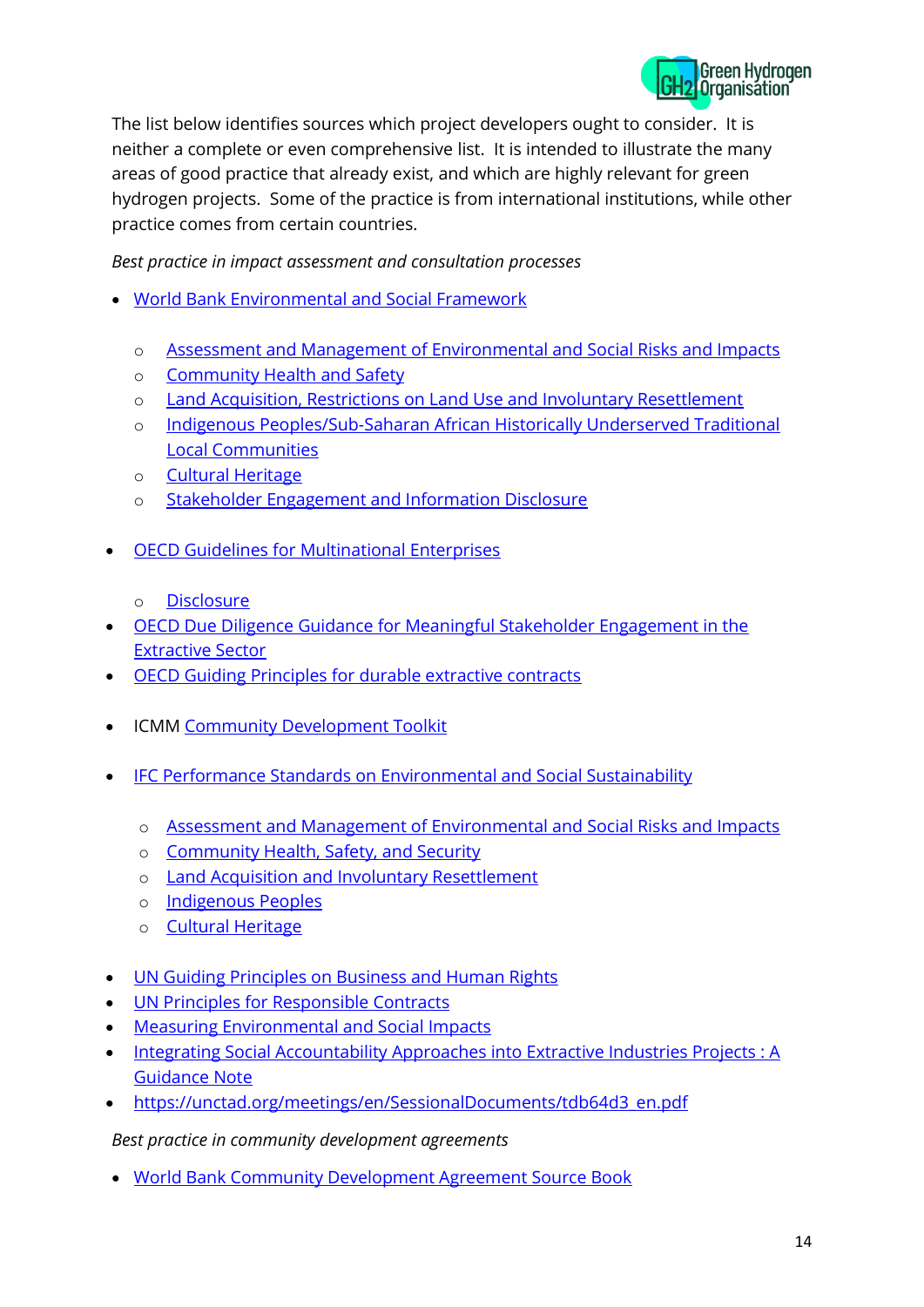

- [IFC Local Benefit Sharing for Large Scale Wind and Solar Projects](https://www.commdev.org/wp-content/uploads/2019/06/IFC-LargeScaleWindSolar_Web.pdf)
- [US EPA Superfund Community Involvement Tools and Resources](https://www.epa.gov/superfund/superfund-community-involvement-tools-and-%20resources)
- [ICMM Community Development Agreements](https://guidance.miningwithprinciples.com/community-development-toolkit/tool-14-community-development-agreements/)
- Community-Investor Negotiation Guide 1: Preparing in Advance for Potential [Investors](https://www.business-humanrights.org/en/latest-news/guide-1-preparing-in-advance-for-potential-investors/)
- Community-Investor Negotiation Guide 2: [Negotiating Contracts with Investors](http://ccsi.columbia.edu/2018/09/05/community-investor-negotiation-guide-2-negotiating-contracts-with-investors/)

#### *Transparency and reporting*

- Current EITI [Standard](https://eiti.org/sites/default/files/documents/eiti_standard2019_a4_en.pdf) 2019
- EITI [Guidance Note 7](https://eiti.org/sites/default/files/documents/guidance-note-7-contract-transparency.pdf) Contract transparency
- Global Reporting Initiative [Sustainability Reporting Standards](https://www.globalreporting.org/how-to-use-the-gri-standards/gri-standards-english-language/)
- Sustainability Accounting Standards Board: [extractives and minerals processing](https://www.sasb.org/standards/download/)
- CDP: [How to disclose as a company](https://www.cdp.net/en/companies-discloser/how-to-disclose-as-a-company)
- 4. Key objectives and guiding principles for decision makers

It is a truism that communities and local development needs are different for every project. This subject matter, by its very nature, cannot be overly prescriptive. How to engage with communities and citizens has no set formula that will work for every project. Instead, key objectives for government and project decision makers in this area must be more general.

Questions that should be asked by a project sponsor and host government include:

- What actions are being taken by the host government and the project sponsor to ensure that the granting of rights to the project has been done with transparency, integrity and in accordance with any applicable local law?
- Does the host government have local laws and regulations that require community engagement by an investor?
	- o Have these rules been followed to date and what rules will continue to apply?
	- o Do they need to be supplemented with additional rules, rights and obligations in a Host Government Agreement?
	- o Do they need to be supplemented with a Community Development Agreement?
	- o How should project developers engage with impacted communities even before a contract is agreed between the parties?
- What major project information is required to be transparent and publicly available by local law?
	- o What additional information should be made available?
	- o Has this been agreed under the Host Government Agreement?
- Have negotiators for both sides done due diligence on community consultation, local development and transparency?
	- o What did that process entail?
	- o What standards were agreed to and why?
	- o How will the standards be enforced?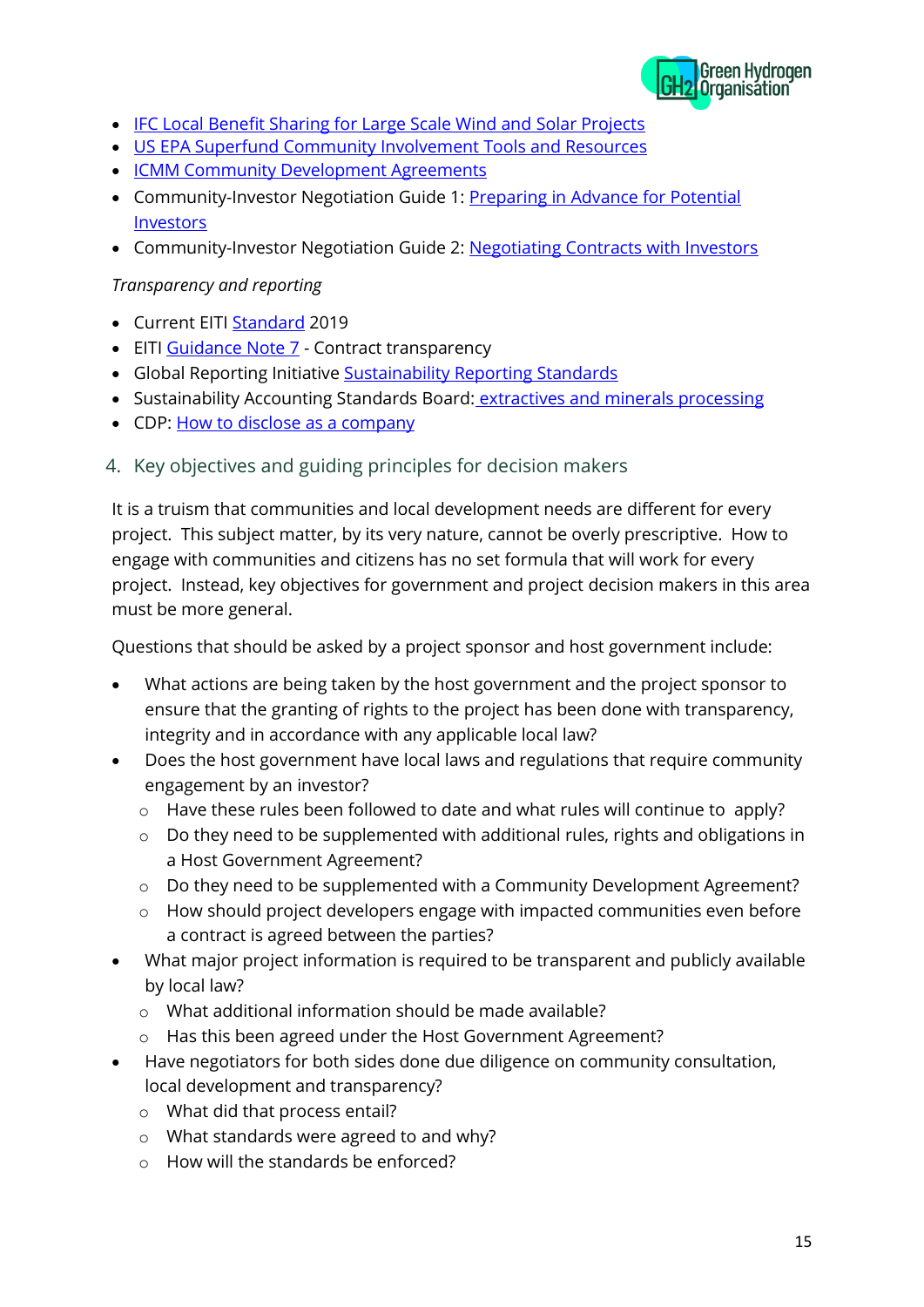

- o What happens when there is non-compliance?
- o What remedies are available to injured persons?

## 5. Conclusion and recommendations

Local community support for any project is critical. Where the support is lacking and the project does not have a social licence to operate, the long-term sustainability of the project is at risk. If the social licence is lost, the absence of such a licence may present an existential threat to the entire operation. Projects that may have an excellent return on paper can be completely derailed by communities and citizens that do not support the project or the government that has promoted it.

Globally, the increasing emphasis on the need to conduct sustainable operations are likewise transforming the way in which enterprises conduct business. Again, the manner in which businesses engage with and respond to local communities and other third-party stakeholders lies at the center of this process.

Community consultation, local development, and transparency are the three pillars on which any community engagement strategy must stand. Likewise, a community engagement strategy will fail if the three pillars are not afforded the time and attention they deserve.

As the world changes, practice in these areas changes with it. One thing is however certain: these issues should not be seen as afterthoughts to a long and hard negotiation over the strictly commercial aspects of a green hydrogen project. Throughout the lifecycle of a green hydrogen project, companies and governments alike should insist that community-centered issues are fully taken into account.

During the initial phases of the project, the project developers should apprise and consult communities, individuals who may be affected by the project, and the third party stakeholders to seek their views and obtain buy-in. Once the project is operational the green hydrogen project should frequently consult interested and affected parties in the form and manner determined during the initial phase. Affected parties must also be consulted when an unforeseen risk occurs.

Whenever the project developers or operators consult interested and affected process they must do so in a manner which promotes a two-way, good faith dialogue. The process will be meaningful if all the participants' views are acknowledged and responded to.

In the intervening periods between formal engagement processes the project operators and developers should ensure that material information is made publicly available in a form which is easily available and understandable to all stakeholders.

The success of any community engagement process may be measured by the green hydrogen project's social licence to operate. The factors which affect trust and weaken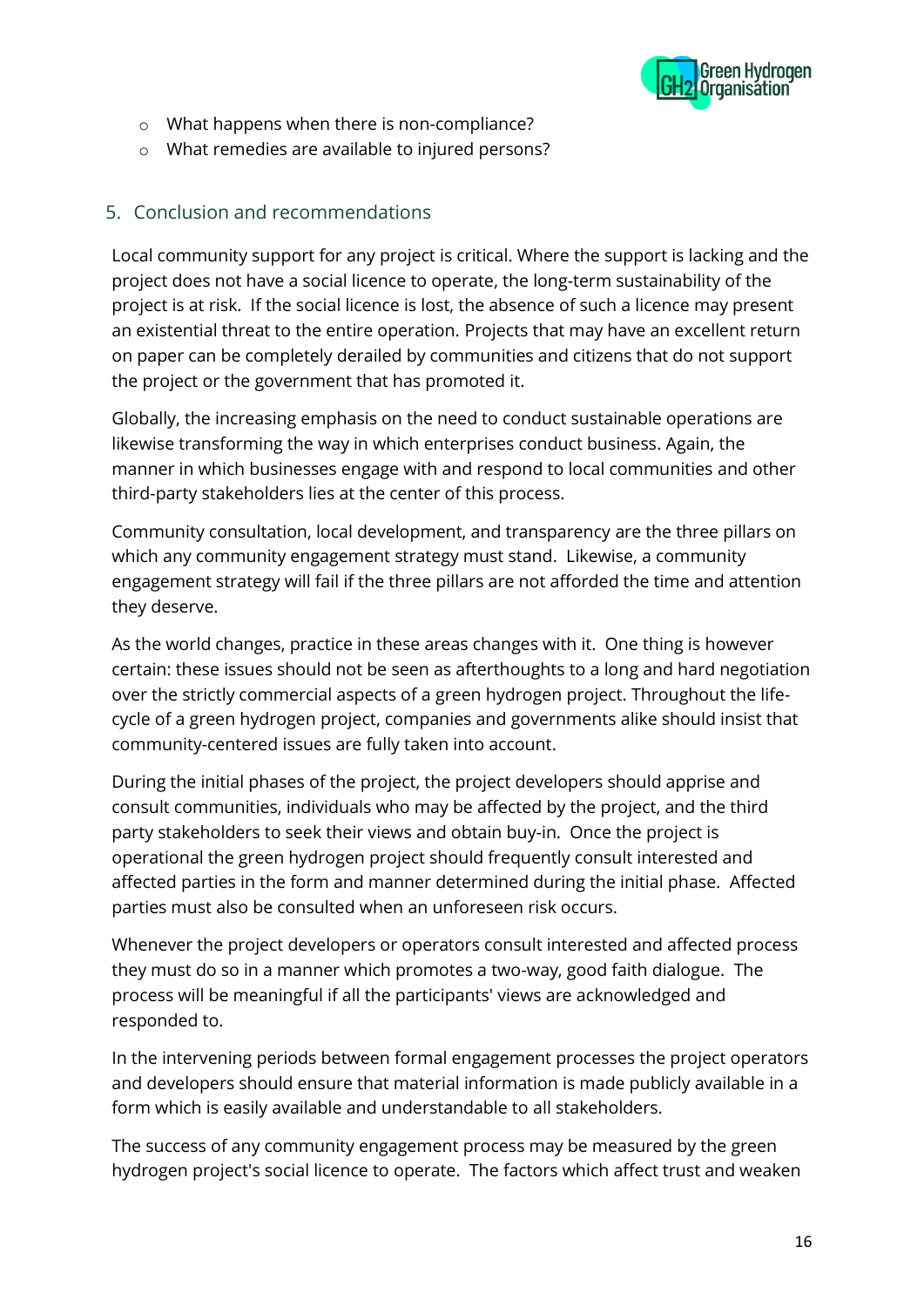

the project's social licence must serve as signposts of areas of risk and should be addressed without delay. Likewise, where the licence is maintained and strengthened it may enhance the longevity and therefore profitability of the green hydrogen projects.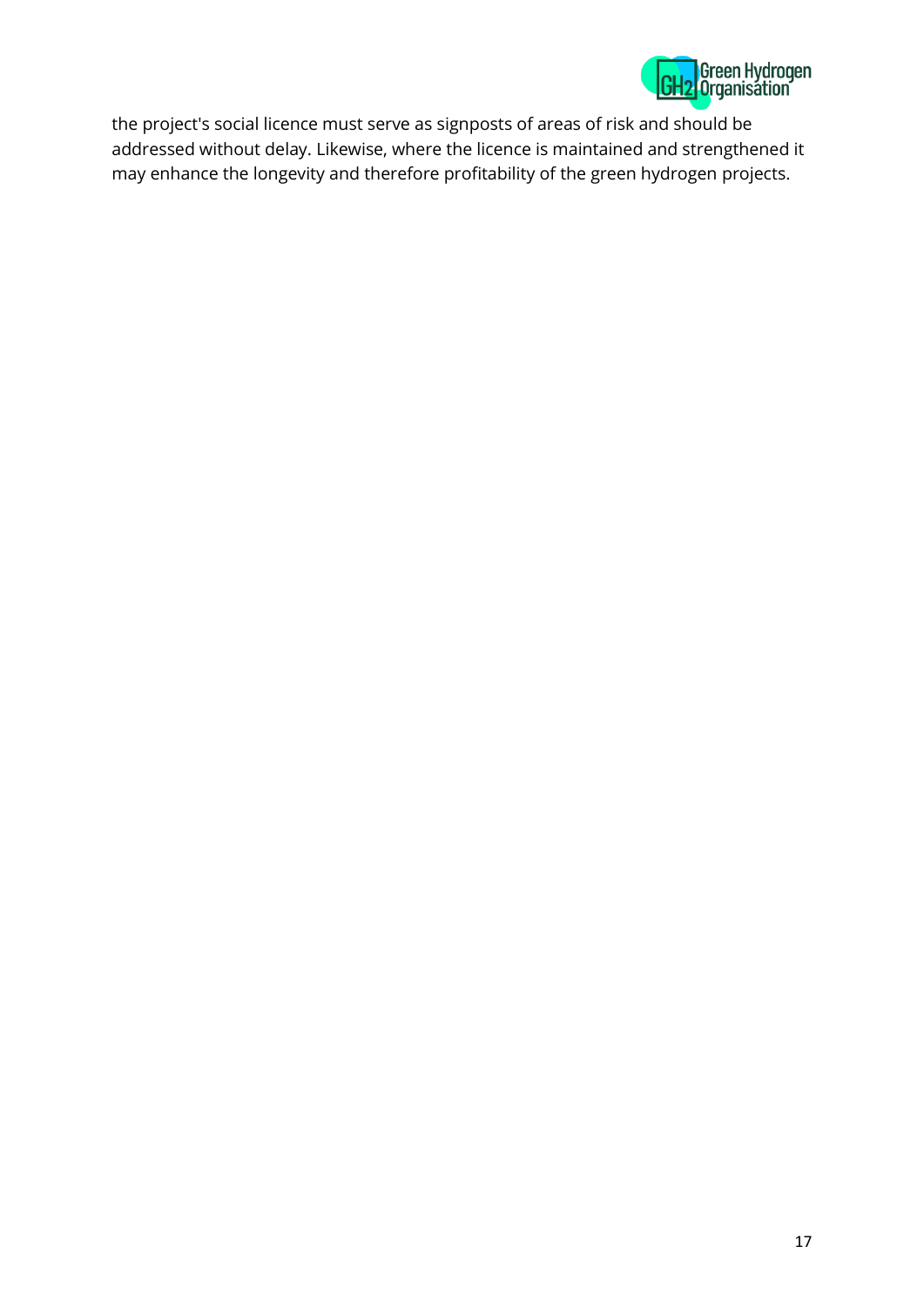

## **Annex: Model clauses based on international best practice**

1. Model clauses which may be used in the different contracts which will govern the relationship between the project sponsor and the host government of the green hydrogen project ('host government agreement').

Community consultation, local development, and transparency are three vastly different areas. Contract clauses on these topics are also vastly different within a contract and across different contracts. We have taken examples from other sectors that may be useful for using as a base for a model agreement or in a negotiation.

#### [Model Mining Development Agreement](https://www.mmdaproject.org/mmda-1-0-table-of-contents-2/)

The Model Mining Development Agreement was a project of the International Bar Association to provide a "a non-prescriptive, web-based, widely available resource that can lead to informed, transparent, and equitable negotiations and contractual outcomes." The issues of community consultation, local development, and transparency that large scale green hydrogen projects will face are in fact quite similar to those mining agreements with host countries have already provided for contractually. The MMDA provides model language as well as additional examples from other agreements that practitioners may look to as precedent on these topics. Of course, all precedent needs to be tailored to local circumstance and counsel should always be sought in any negotiation. The examples that follow are meant to inspire project developers, host government negotiators and decision makers to tackle these challenging issues in agreements, and not leave these issues to a later time; or worse, not cover them at all. What follows below are some examples of contract language from the MMDA in relevant clauses to community development, transparency, and local development.

## o [Mutual Obligations](https://www.mmdaproject.org/12-0-mutual-obligations/)

*"Where Applicable Law and regulations on environmental and social impact assessment and management, and pollution prevention are less stringent than the IFC Performance Standards, the Company shall undertake its activities in a manner consistent with the IFC Performance Standards. To remove any doubt, the Company and the State recognise that the IFC Performance Standards outline processes to be followed enabling site-specific environmental compliance limits to be developed, where required."*

## o Social Impact [and Assessment Plans](https://www.mmdaproject.org/2-6-4-social-impact-assessment-and-action-plan/)

*"The Company shall have a Social Impact Assessment and Action Plan prepared with guidance from the IFC Performance Standards (and updated prior to any major change to the mine plan), which shall include [elements as the Parties may agree, such as the following] [the following elements and appropriate provisions for implementing the requirements of Sections 20.0, 21.0, 22.0, 23.0, 24.0, and 25.0 of this Agreement\_\_\_\_]:*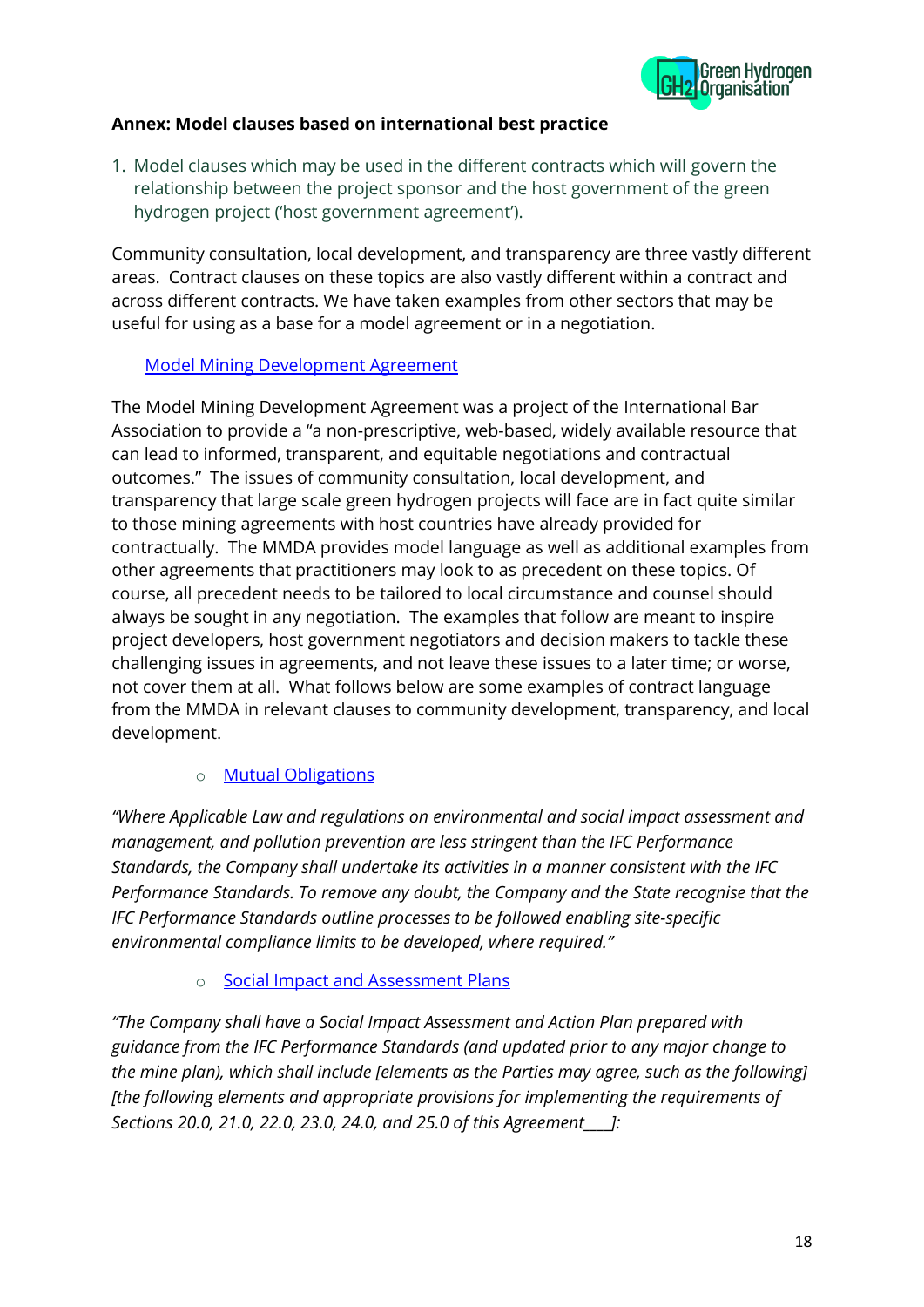

*(a) Provisions to prevent or minimize the potential adverse impact of the Mining Operation on the individuals and communities resident in and around (i) the Project Area and (ii) areas affected by the processing or transport of Minerals whether using Company owned infrastructure of infrastructure provided by the State or third parties;*

*(b) Provisions to prevent or minimize unreasonable interference with the living conditions of the population lawfully settled within the Mining Area and surroundings, and to cause the Company's employees and contractors to respect the customs of the local populations; (c) Provisions to mitigate negative social impacts on the local community, including housing, sanitation and public health measures of any temporary or construction work force engaged by the Company.*

*(d) Provisions (with guidance from IFC Performance Standard 5 as it may from time to time be amended, where the surface of the Mining Area is permanently or seasonally occupied, or resources in the Mining Area are integral to livelihoods or cultural practices of local persons, communities, or Indigenous or Tribal Populations other than artisanal or small scale miners) to:*

*(a) Avoid or minimize displacement of persons or involuntary resettlement wherever feasible.*

*(b) Make satisfactory arrangements for payment of fair and reasonable compensation for any prospective damage to any crops, buildings, trees or works therein;*

*(c) Compensate the holders for the use of the surface area, where the surface rights to any land within the Mining Area are held or owned by local or Indigenous or Tribal Populations as recognized by Applicable Law or relevant customary law, at a reasonable rate agreed by the holder and the Company;*

*(d) Recognize the rights of surface right owners and occupiers, the rights of Indigenous or Tribal Populations, or other community in the Project Area is located, to continue utilizing land within the Project Area for subsistence purposes, including grazing livestock, using water, cultivating crops, hunting game, and collecting fruits and fuel wood, provided that such subsistence use would not be unsafe and does not substantially interfere with Mining Operations;*

*(e) Provisions for developing a plan of resettlement if at any point a resettlement of the local population appears to be essential, having regard to the requirements of IFC Performance Standard 5, as the same may from time to time be amended, including provisions to;*

*(a) Conduct full Consultation with Local Governments and all persons who may be displaced or relocated, with the goal of developing a resettlement program to which they consent;*

*(b) Mitigate adverse social and economic impacts by ensuring that resettlement activities are implemented with appropriate disclosure of information and Consultation;*

*(c) Improve, replace or restore the livelihoods of displaced persons to ensure in all material respects the availability of means of livelihood adequate to maintain a an*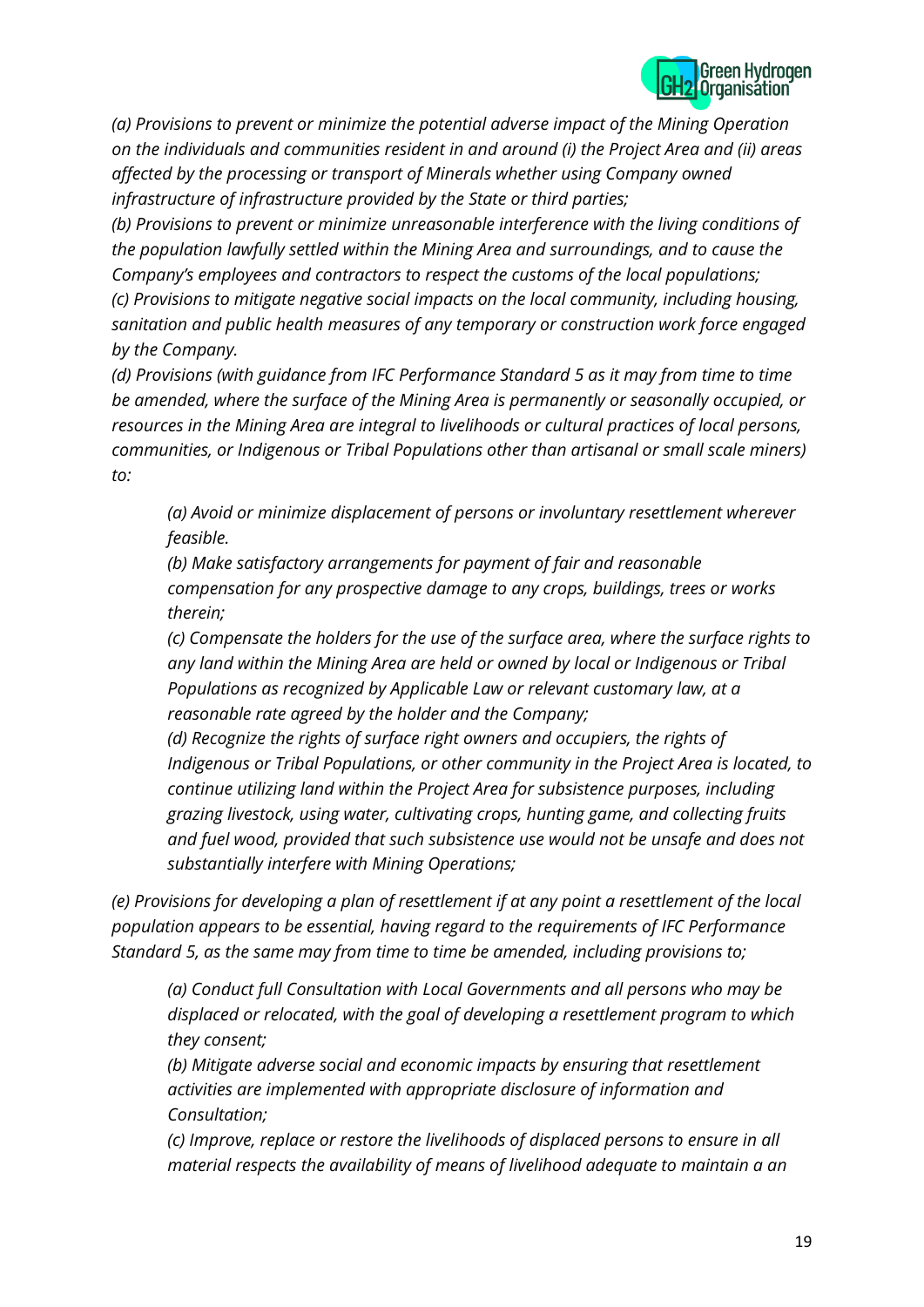

*appropriate quality of life in the community; and*

*(d) Improve, replace or restore living conditions among displaced persons through provision of adequate housing with security of tenure at resettlement sites.*

*(f) A procedure where, if the surface of the Mining Area is occupied by artisanal miners or persons conducting small scale mining activity, the Company shall treat such persons as displaced persons and implement the resettlement under the foregoing provisions, provided that the Company shall not be liable to compensate or resettle any artisanal miners who first occupy the Mining Area after the Effective Date, including a procedure to ensure that information regarding the Effective Date is well documented and disseminated throughout the Mining Area in a culturally accepted manner and that the resettlement plan is developed in Consultation with those artisanal miners or persons conducting small scale mining activity; and*

*(g) A plan for the transition of the Project Area to a post mining economy."*

• [Anti-Corruption](https://www.mmdaproject.org/12-3-prevention-of-corruption/)

*"The Investor and its Affiliates are subject to the anti-bribery/corruption laws of the jurisdictions in which the Investor or its Affiliates (as applicable) are organized, including Host Country, and the Investor and its Affiliates shall conduct their activities in Host Country in accordance with their obligations under such laws."*

• [Local Development and Community Development Agreements](https://www.mmdaproject.org/26-0-local-community-development/)

## **22.1 Community Development Agreement**

*Within thirty (30) Days after the Effective Date of this Agreement, the Company shall enter into Consultation and negotiations with the objective of concluding one or more community development agreements as described in this Section or agreements with communities impacted by the Project, to promote sustainable development and enhance the general welfare and quality of life of inhabitants, as well as to recognize and respect the rights, customs, traditions and religion of the affected persons (each, a "Community Development Agreement"). It is the objective of each of the Parties hereto that the Mining Operations shall be carried out in a manner that is consistent with the continuing economic and social viability of centers of population that have formed and which may form as a result of such operations during the term of this Agreement. Upon request of the State at any time the Company shall consult with the State and with the community mutually to establish plans and programs for the implementation of this objective and thereafter the Company shall cooperate with the State with regards to its effort concerning the realization of such plans and programs.*

*Each Community Development Agreement shall be subject to Applicable Law, and shall;*

*(a) Address both how local communities can take advantage of the development opportunities presented by the Project, and how the Project's adverse impacts can be mitigated;*

*(b) Serve as the agreement that specifies how the Company's obligation to spend funds for*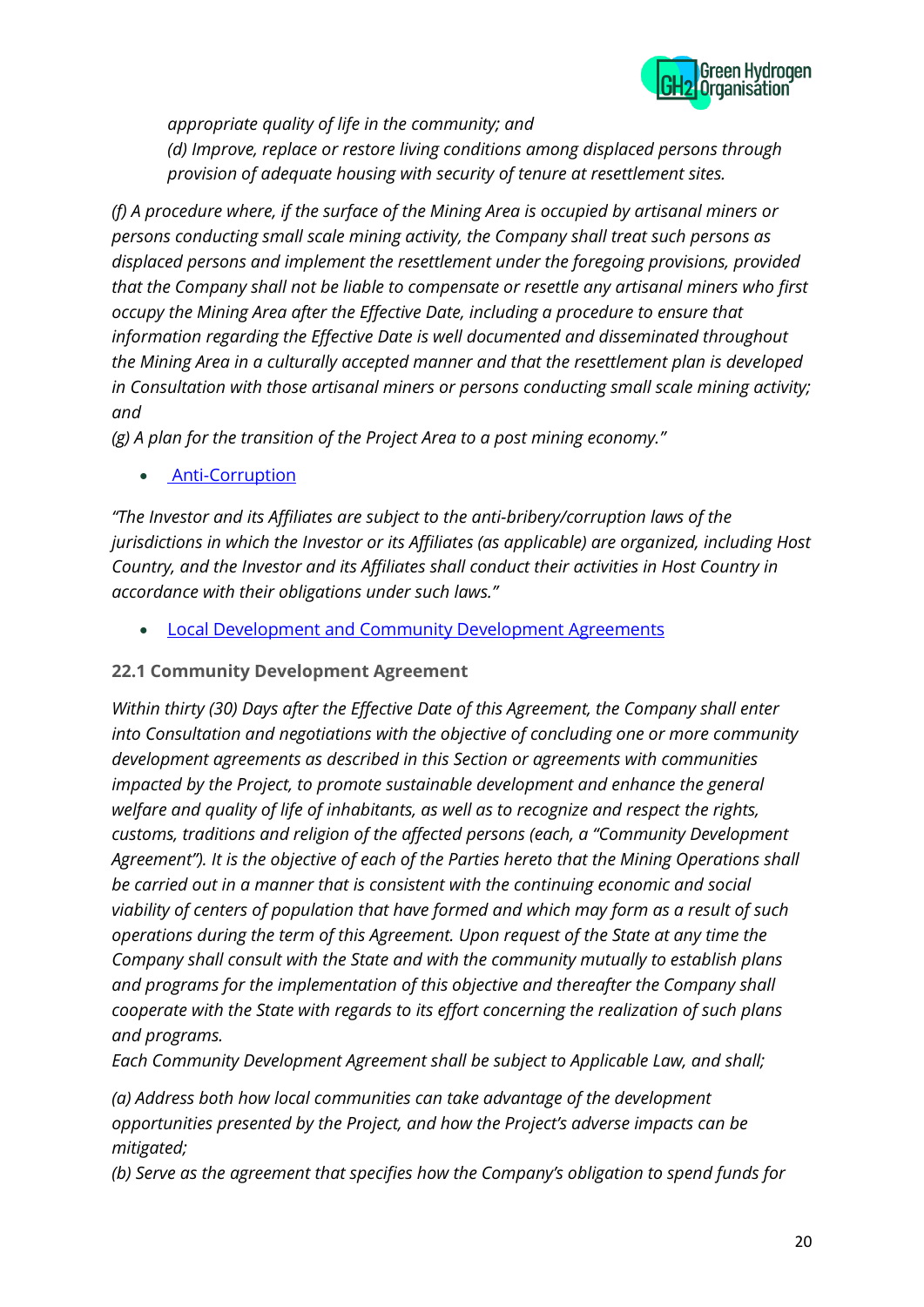

#### *local development shall be met;*

*(c) Address environmental, social, and economic conditions during mining and after mine closure, and the eventual transition from a mining economy to a post-mining economy in the Project Area as may be agreed upon among the Parties to such Community Development Agreement; and*

*(d) Be based on the objectives listed in Annex B.*

#### **22.2 Relationship of This Agreement to Community Development Agreement**

*[Where an inconsistency occurs between a provision in the Community Development Agreement and the terms or conditions of this Agreement, the provision in the Community Development Agreement shall prevail unless this Agreement specifically states that the provision in this Agreement shall prevail.] [A final written and reasoned decision of a duly constituted court or arbitral panel declaring a material breach of the Community Development Agreement by the Company, shall constitute a breach of this Agreement.] [A breach of the Community Development Agreement shall be governed by the terms thereof.] [See comments for discussion of issue.]*

#### **22.3 Local Business Development Plan**

*The Company resolves to cooperate with the State in carrying out the State's responsibilities by developing a local business development program to promote economic development and growth in the area of communities impacted by the Project. Such a program would be modified from time to time to fit the existing circumstances related to the particular operating phase (development, construction and operation) in the life of the Project. The program would be based on the objectives listed in Annex C."*

• [Transparency](https://www.mmdaproject.org/35-0-availability-of-information/)

*"This Agreement will be published in [government gazette/federal register] or publicly available at [ministry website/ ministry library/ parliamentary records]. Information in relation to activities under these agreements shall be kept confidential if requested by a Party, to the extent that such Party establishes that confidentiality is necessary to protect business secrets or proprietary information. Such confidentiality is subject to [relevant disclosure laws], as well as to applicable laws and regulations, including stock exchange and securities rules, and requirements for the implementation of the Extractive Industries Transparency Initiative."*